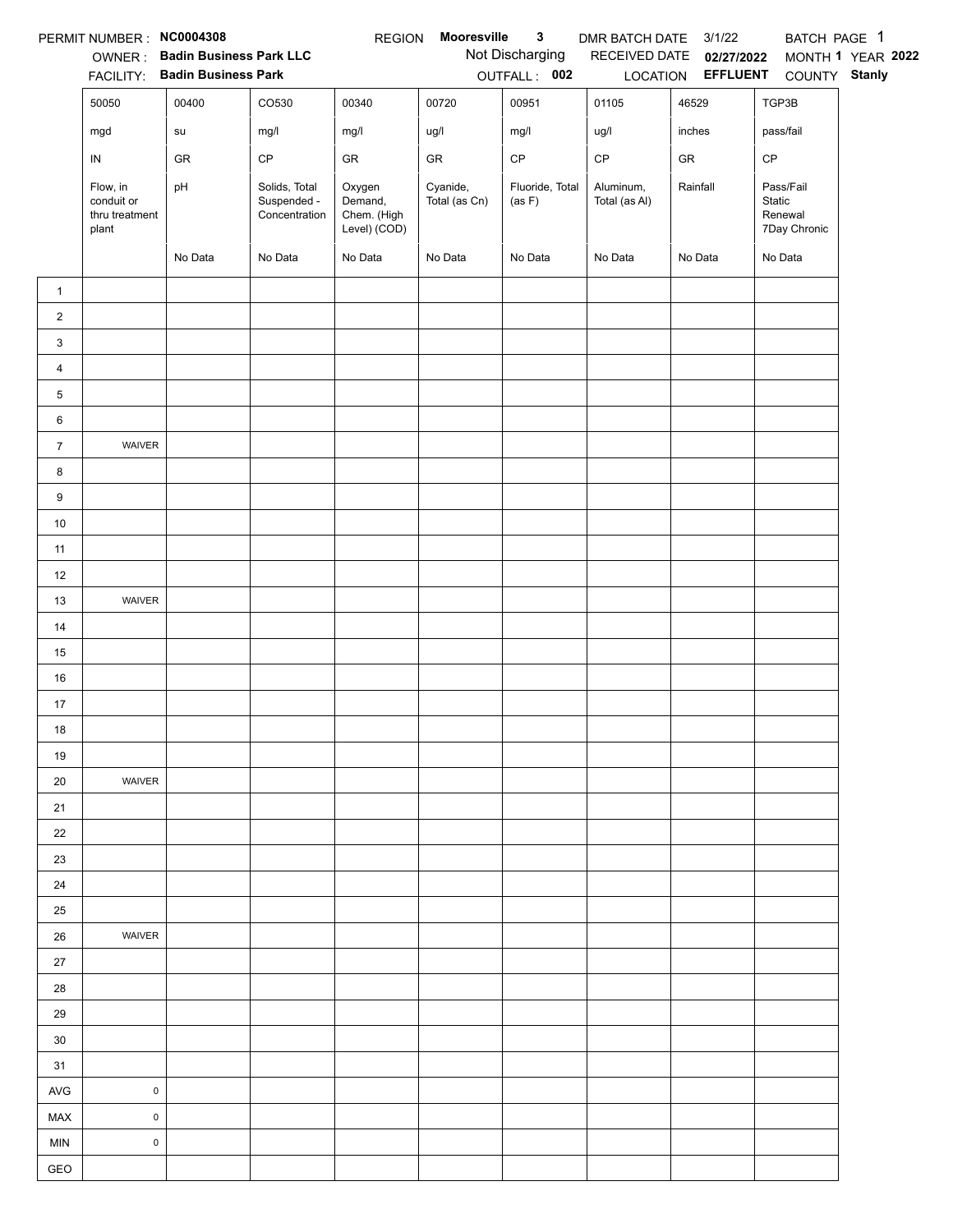|                | PERMIT NUMBER : NC0004308                         |                                        |                                               | <b>REGION</b>                                    | Mooresville               | $\mathbf{3}$              | DMR BATCH DATE 3/1/22      |                                   | BATCH PAGE 2                                   |                   |
|----------------|---------------------------------------------------|----------------------------------------|-----------------------------------------------|--------------------------------------------------|---------------------------|---------------------------|----------------------------|-----------------------------------|------------------------------------------------|-------------------|
|                |                                                   | OWNER: Badin Business Park LLC         |                                               |                                                  |                           | Not Discharging           |                            | RECEIVED DATE 02/27/2022          |                                                | MONTH 1 YEAR 2022 |
|                | 50050                                             | FACILITY: Badin Business Park<br>00400 | CO530                                         | 00340                                            | 00720                     | OUTFALL: 004<br>00951     | 01105                      | LOCATION <b>EFFLUENT</b><br>46529 | COUNTY Stanly<br>TGP3B                         |                   |
|                |                                                   |                                        |                                               |                                                  |                           |                           |                            |                                   |                                                |                   |
|                | mgd                                               | su                                     | mg/l                                          | mg/l                                             | ug/l                      | mg/l                      | ug/l                       | inches                            | pass/fail                                      |                   |
|                | ${\sf IN}$                                        | GR                                     | CP                                            | GR                                               | GR                        | $\mathsf{CP}$             | $\mathsf{CP}$              | ${\sf GR}$                        | CP                                             |                   |
|                | Flow, in<br>conduit or<br>thru treatment<br>plant | pH                                     | Solids, Total<br>Suspended -<br>Concentration | Oxygen<br>Demand,<br>Chem. (High<br>Level) (COD) | Cyanide,<br>Total (as Cn) | Fluoride, Total<br>(as F) | Aluminum,<br>Total (as Al) | Rainfall                          | Pass/Fail<br>Static<br>Renewal<br>7Day Chronic |                   |
|                |                                                   | No Data                                | No Data                                       | No Data                                          | No Data                   | No Data                   | No Data                    | No Data                           | No Data                                        |                   |
| $\mathbf{1}$   |                                                   |                                        |                                               |                                                  |                           |                           |                            |                                   |                                                |                   |
| $\overline{2}$ |                                                   |                                        |                                               |                                                  |                           |                           |                            |                                   |                                                |                   |
| 3              |                                                   |                                        |                                               |                                                  |                           |                           |                            |                                   |                                                |                   |
| $\overline{4}$ |                                                   |                                        |                                               |                                                  |                           |                           |                            |                                   |                                                |                   |
| 5              |                                                   |                                        |                                               |                                                  |                           |                           |                            |                                   |                                                |                   |
| 6              |                                                   |                                        |                                               |                                                  |                           |                           |                            |                                   |                                                |                   |
| $\overline{7}$ | WAIVER                                            |                                        |                                               |                                                  |                           |                           |                            |                                   |                                                |                   |
| 8              |                                                   |                                        |                                               |                                                  |                           |                           |                            |                                   |                                                |                   |
| 9              |                                                   |                                        |                                               |                                                  |                           |                           |                            |                                   |                                                |                   |
| $10\,$         |                                                   |                                        |                                               |                                                  |                           |                           |                            |                                   |                                                |                   |
| 11             |                                                   |                                        |                                               |                                                  |                           |                           |                            |                                   |                                                |                   |
| 12             |                                                   |                                        |                                               |                                                  |                           |                           |                            |                                   |                                                |                   |
| 13             | WAIVER                                            |                                        |                                               |                                                  |                           |                           |                            |                                   |                                                |                   |
| 14             |                                                   |                                        |                                               |                                                  |                           |                           |                            |                                   |                                                |                   |
| 15             |                                                   |                                        |                                               |                                                  |                           |                           |                            |                                   |                                                |                   |
| 16             |                                                   |                                        |                                               |                                                  |                           |                           |                            |                                   |                                                |                   |
| 17             |                                                   |                                        |                                               |                                                  |                           |                           |                            |                                   |                                                |                   |
| 18             |                                                   |                                        |                                               |                                                  |                           |                           |                            |                                   |                                                |                   |
| 19             |                                                   |                                        |                                               |                                                  |                           |                           |                            |                                   |                                                |                   |
| 20             | WAIVER                                            |                                        |                                               |                                                  |                           |                           |                            |                                   |                                                |                   |
| 21             |                                                   |                                        |                                               |                                                  |                           |                           |                            |                                   |                                                |                   |
| 22             |                                                   |                                        |                                               |                                                  |                           |                           |                            |                                   |                                                |                   |
| 23             |                                                   |                                        |                                               |                                                  |                           |                           |                            |                                   |                                                |                   |
| 24             |                                                   |                                        |                                               |                                                  |                           |                           |                            |                                   |                                                |                   |
| 25             |                                                   |                                        |                                               |                                                  |                           |                           |                            |                                   |                                                |                   |
| 26             | WAIVER                                            |                                        |                                               |                                                  |                           |                           |                            |                                   |                                                |                   |
| 27             |                                                   |                                        |                                               |                                                  |                           |                           |                            |                                   |                                                |                   |
| 28             |                                                   |                                        |                                               |                                                  |                           |                           |                            |                                   |                                                |                   |
| 29             |                                                   |                                        |                                               |                                                  |                           |                           |                            |                                   |                                                |                   |
| 30             |                                                   |                                        |                                               |                                                  |                           |                           |                            |                                   |                                                |                   |
| 31             |                                                   |                                        |                                               |                                                  |                           |                           |                            |                                   |                                                |                   |
| AVG            | $\pmb{0}$                                         |                                        |                                               |                                                  |                           |                           |                            |                                   |                                                |                   |
| MAX            | $\mathsf 0$                                       |                                        |                                               |                                                  |                           |                           |                            |                                   |                                                |                   |
| <b>MIN</b>     | $\mathsf 0$                                       |                                        |                                               |                                                  |                           |                           |                            |                                   |                                                |                   |
| GEO            |                                                   |                                        |                                               |                                                  |                           |                           |                            |                                   |                                                |                   |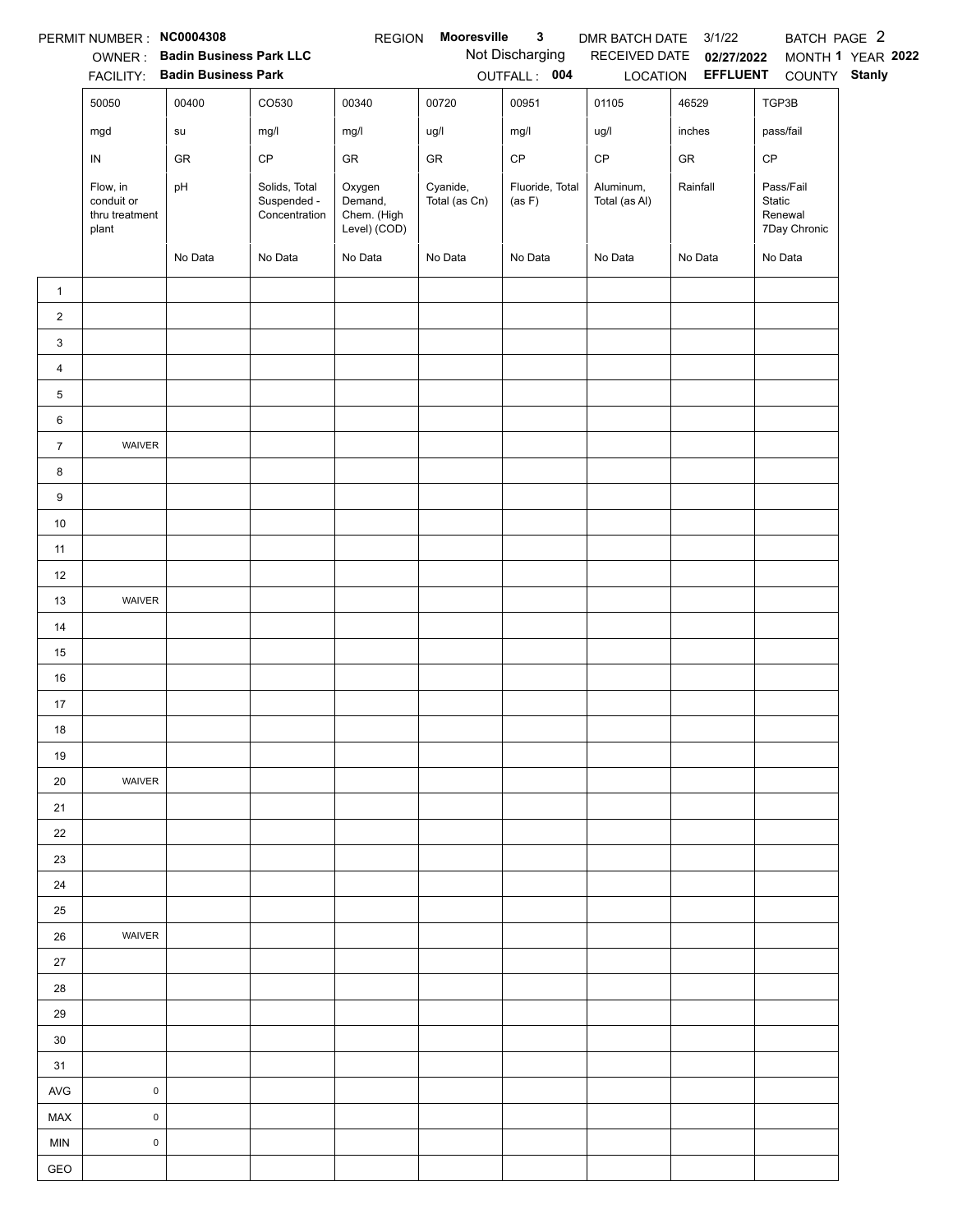|                | PERMIT NUMBER : NC0004308                         |                                          |       | <b>REGION</b>               | <b>Mooresville</b>                            | $\mathbf{3}$              | DMR BATCH DATE 3/1/22     |                            | BATCH PAGE 3                                    |                   |
|----------------|---------------------------------------------------|------------------------------------------|-------|-----------------------------|-----------------------------------------------|---------------------------|---------------------------|----------------------------|-------------------------------------------------|-------------------|
|                |                                                   | OWNER: Badin Business Park LLC           |       |                             |                                               |                           | RECEIVED DATE             | 02/27/2022                 |                                                 | MONTH 1 YEAR 2022 |
|                |                                                   | FACILITY: Badin Business Park            |       |                             |                                               | OUTFALL: 005              |                           | LOCATION EFFLUENT          | COUNTY Stanly                                   |                   |
|                | 50050                                             | 00010                                    | 00400 | 50060                       | CO530                                         | 00720                     | 00951                     | 01105                      | TGE6C                                           |                   |
|                | mgd                                               | $\deg$ c                                 | su    | ug/l                        | mg/l                                          | ug/l                      | mg/l                      | ug/l                       | pass/fail                                       |                   |
|                | IN                                                | ${\sf GR}$                               | GR    | GR                          | $\mathsf{CP}$                                 | ${\sf GR}$                | $\mathsf{CP}$             | CP                         | CP                                              |                   |
|                | Flow, in<br>conduit or<br>thru treatment<br>plant | Temperature,<br>Water Deg.<br>Centigrade | pH    | Chlorine, Total<br>Residual | Solids, Total<br>Suspended -<br>Concentration | Cyanide,<br>Total (as Cn) | Fluoride, Total<br>(as F) | Aluminum,<br>Total (as Al) | Pass/Fail<br>Static 24hr<br>Acute<br>Pimephales |                   |
|                |                                                   | No Data                                  |       |                             |                                               |                           |                           |                            | No Data                                         |                   |
| $\mathbf{1}$   |                                                   |                                          |       |                             |                                               |                           |                           |                            |                                                 |                   |
| $\overline{2}$ |                                                   |                                          |       |                             |                                               |                           |                           |                            |                                                 |                   |
| 3              | 0.44784                                           |                                          | 7.4   |                             |                                               |                           |                           |                            |                                                 |                   |
| 4              | 0.41616                                           |                                          |       |                             | $33\,$                                        |                           | 1.1                       | 930                        |                                                 |                   |
| 5              | 0.32616                                           |                                          |       | $<10$                       |                                               | < 6                       |                           |                            |                                                 |                   |
| 6              | 0.257616                                          |                                          |       |                             |                                               |                           |                           |                            |                                                 |                   |
| $\overline{7}$ |                                                   |                                          |       |                             |                                               |                           |                           |                            |                                                 |                   |
| 8              |                                                   |                                          |       |                             |                                               |                           |                           |                            |                                                 |                   |
| 9              |                                                   |                                          |       |                             |                                               |                           |                           |                            |                                                 |                   |
| $10$           |                                                   |                                          |       |                             |                                               |                           |                           |                            |                                                 |                   |
| 11             |                                                   |                                          |       |                             |                                               |                           |                           |                            |                                                 |                   |
| 12             |                                                   |                                          |       |                             |                                               |                           |                           |                            |                                                 |                   |
| 13             | 0.072                                             |                                          |       |                             |                                               |                           |                           |                            |                                                 |                   |
| 14             |                                                   |                                          |       |                             |                                               |                           |                           |                            |                                                 |                   |
| 15             |                                                   |                                          |       |                             |                                               |                           |                           |                            |                                                 |                   |
| 16             |                                                   |                                          |       |                             |                                               |                           |                           |                            |                                                 |                   |
| 17             |                                                   |                                          |       |                             |                                               |                           |                           |                            |                                                 |                   |
| 18             |                                                   |                                          |       |                             |                                               |                           |                           |                            |                                                 |                   |
| 19             |                                                   |                                          |       |                             |                                               |                           |                           |                            |                                                 |                   |
| 20             | 0.06624                                           |                                          |       |                             |                                               |                           |                           |                            |                                                 |                   |
| 21             |                                                   |                                          |       |                             |                                               |                           |                           |                            |                                                 |                   |
| 22             |                                                   |                                          |       |                             |                                               |                           |                           |                            |                                                 |                   |
| 23             |                                                   |                                          |       |                             |                                               |                           |                           |                            |                                                 |                   |
| 24             |                                                   |                                          |       |                             |                                               |                           |                           |                            |                                                 |                   |
| 25             |                                                   |                                          |       |                             |                                               |                           |                           |                            |                                                 |                   |
| 26             | 0.0576                                            |                                          |       |                             |                                               |                           |                           |                            |                                                 |                   |
| 27             |                                                   |                                          |       |                             |                                               |                           |                           |                            |                                                 |                   |
| 28             | 0.069696                                          |                                          |       |                             |                                               |                           |                           |                            |                                                 |                   |
| 29             |                                                   |                                          |       |                             |                                               |                           |                           |                            |                                                 |                   |
| 30             |                                                   |                                          |       |                             |                                               |                           |                           |                            |                                                 |                   |
| 31             |                                                   |                                          |       |                             |                                               |                           |                           |                            |                                                 |                   |
| AVG            | 0.214164                                          |                                          | 7.4   | $\mathsf{O}$                | 33                                            | 0                         | 1.1                       | 930                        |                                                 |                   |
| MAX            | 0.44784                                           |                                          | 7.4   | $\mathsf 0$                 | 33                                            | $\mathsf 0$               | 1.1                       | 930                        |                                                 |                   |
| <b>MIN</b>     | 0.0576                                            |                                          | 7.4   | $\mathsf{O}\xspace$         | 33                                            | $\pmb{0}$                 | 1.1                       | 930                        |                                                 |                   |
| GEO            |                                                   |                                          |       |                             |                                               |                           |                           |                            |                                                 |                   |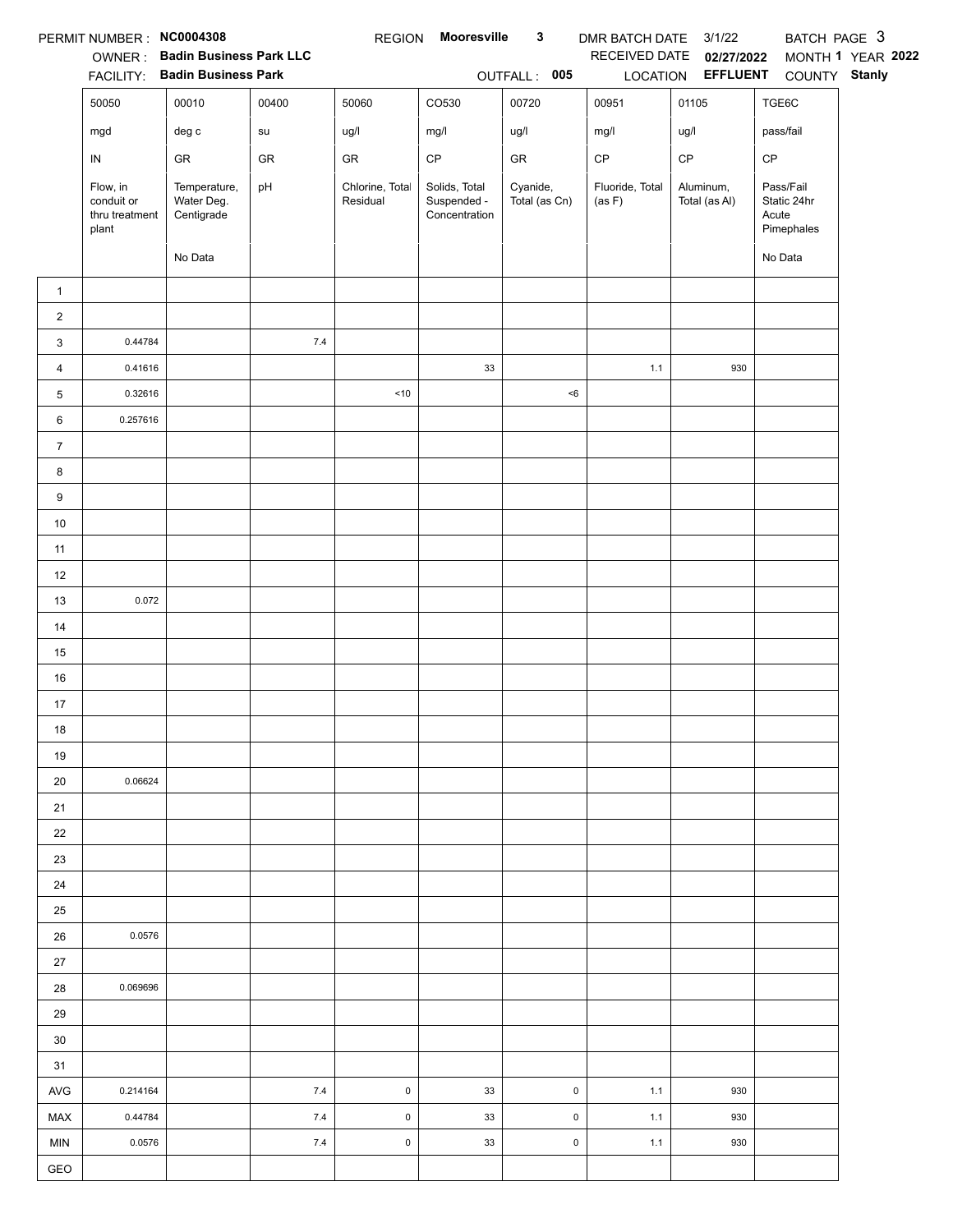|                | PERMIT NUMBER: NC0004308              |                                                                 |                              | <b>REGION</b>       | Mooresville     | 3             | DMR BATCH DATE 3/1/22 |                                 | BATCH PAGE 4             |                   |
|----------------|---------------------------------------|-----------------------------------------------------------------|------------------------------|---------------------|-----------------|---------------|-----------------------|---------------------------------|--------------------------|-------------------|
|                |                                       | OWNER: Badin Business Park LLC<br>FACILITY: Badin Business Park |                              |                     |                 | OUTFALL: 011  | RECEIVED DATE         | 02/27/2022<br>LOCATION EFFLUENT | COUNTY Stanly            | MONTH 1 YEAR 2022 |
|                | 50050                                 | 00400                                                           | CO530                        | 00720               | 00951           | 01105         | 39180                 | 46529                           | TAE6C                    |                   |
|                | mgd                                   | su                                                              | mg/l                         | ug/l                | mg/l            | ug/l          | ug/l                  | inches                          | percent                  |                   |
|                | IN                                    | GR                                                              | CP                           | GR                  | $\mathsf{CP}$   | $\mathsf{CP}$ | GR                    | ${\sf GR}$                      | CP                       |                   |
|                | Flow, in                              | pH                                                              | Solids, Total                | Cyanide,            | Fluoride, Total | Aluminum,     | Trichloroethyl        | Rainfall                        | LC50 Static              |                   |
|                | conduit or<br>thru treatment<br>plant |                                                                 | Suspended -<br>Concentration | Total (as Cn)       | (as F)          | Total (as Al) | ene                   |                                 | 24hr Acute<br>Pimephales |                   |
|                |                                       |                                                                 |                              |                     |                 |               |                       |                                 |                          |                   |
| $\mathbf{1}$   |                                       |                                                                 |                              |                     |                 |               |                       |                                 |                          |                   |
| $\overline{2}$ | 0.0012                                | $7.4\,$                                                         | 19                           | $<\!6$              | 0.33            | 450           | < 1                   | 3.875                           | >100                     |                   |
| 3<br>4         |                                       |                                                                 |                              |                     |                 |               |                       |                                 |                          |                   |
| 5              |                                       |                                                                 |                              |                     |                 |               |                       |                                 |                          |                   |
| 6              |                                       |                                                                 |                              |                     |                 |               |                       |                                 |                          |                   |
| $\overline{7}$ |                                       |                                                                 |                              |                     |                 |               |                       |                                 |                          |                   |
| 8              |                                       |                                                                 |                              |                     |                 |               |                       |                                 |                          |                   |
| 9              |                                       |                                                                 |                              |                     |                 |               |                       |                                 |                          |                   |
| $10\,$         |                                       |                                                                 |                              |                     |                 |               |                       |                                 |                          |                   |
| 11             |                                       |                                                                 |                              |                     |                 |               |                       |                                 |                          |                   |
| 12             |                                       |                                                                 |                              |                     |                 |               |                       |                                 |                          |                   |
| 13             | WAIVER                                |                                                                 |                              |                     |                 |               |                       |                                 |                          |                   |
| 14             |                                       |                                                                 |                              |                     |                 |               |                       |                                 |                          |                   |
| 15             |                                       |                                                                 |                              |                     |                 |               |                       |                                 |                          |                   |
| 16             |                                       |                                                                 |                              |                     |                 |               |                       |                                 |                          |                   |
| 17             |                                       |                                                                 |                              |                     |                 |               |                       |                                 |                          |                   |
| 18             |                                       |                                                                 |                              |                     |                 |               |                       |                                 |                          |                   |
| 19             |                                       |                                                                 |                              |                     |                 |               |                       |                                 |                          |                   |
| 20             | WAIVER                                |                                                                 |                              |                     |                 |               |                       |                                 |                          |                   |
| 21             |                                       |                                                                 |                              |                     |                 |               |                       |                                 |                          |                   |
| 22<br>23       |                                       |                                                                 |                              |                     |                 |               |                       |                                 |                          |                   |
| 24             |                                       |                                                                 |                              |                     |                 |               |                       |                                 |                          |                   |
| 25             |                                       |                                                                 |                              |                     |                 |               |                       |                                 |                          |                   |
| 26             | WAIVER                                |                                                                 |                              |                     |                 |               |                       |                                 |                          |                   |
| $27\,$         |                                       |                                                                 |                              |                     |                 |               |                       |                                 |                          |                   |
| 28             |                                       |                                                                 |                              |                     |                 |               |                       |                                 |                          |                   |
| 29             |                                       |                                                                 |                              |                     |                 |               |                       |                                 |                          |                   |
| 30             |                                       |                                                                 |                              |                     |                 |               |                       |                                 |                          |                   |
| 31             |                                       |                                                                 |                              |                     |                 |               |                       |                                 |                          |                   |
| <b>AVG</b>     | 0.0003                                |                                                                 | 19                           | $\mathsf{O}\xspace$ | 0.33            | 450           | $\mathsf 0$           | 3.875                           | 100                      |                   |
| MAX            | 0.0012                                | $7.4$                                                           | 19                           | $\pmb{0}$           | 0.33            | 450           | $\pmb{0}$             | 3.875                           | 100                      |                   |
| <b>MIN</b>     | $\mathsf 0$                           | 7.4                                                             | 19                           | $\mathsf 0$         | 0.33            | 450           | $\mathsf 0$           | 3.875                           | 100                      |                   |
| GEO            |                                       |                                                                 |                              |                     |                 |               |                       |                                 |                          |                   |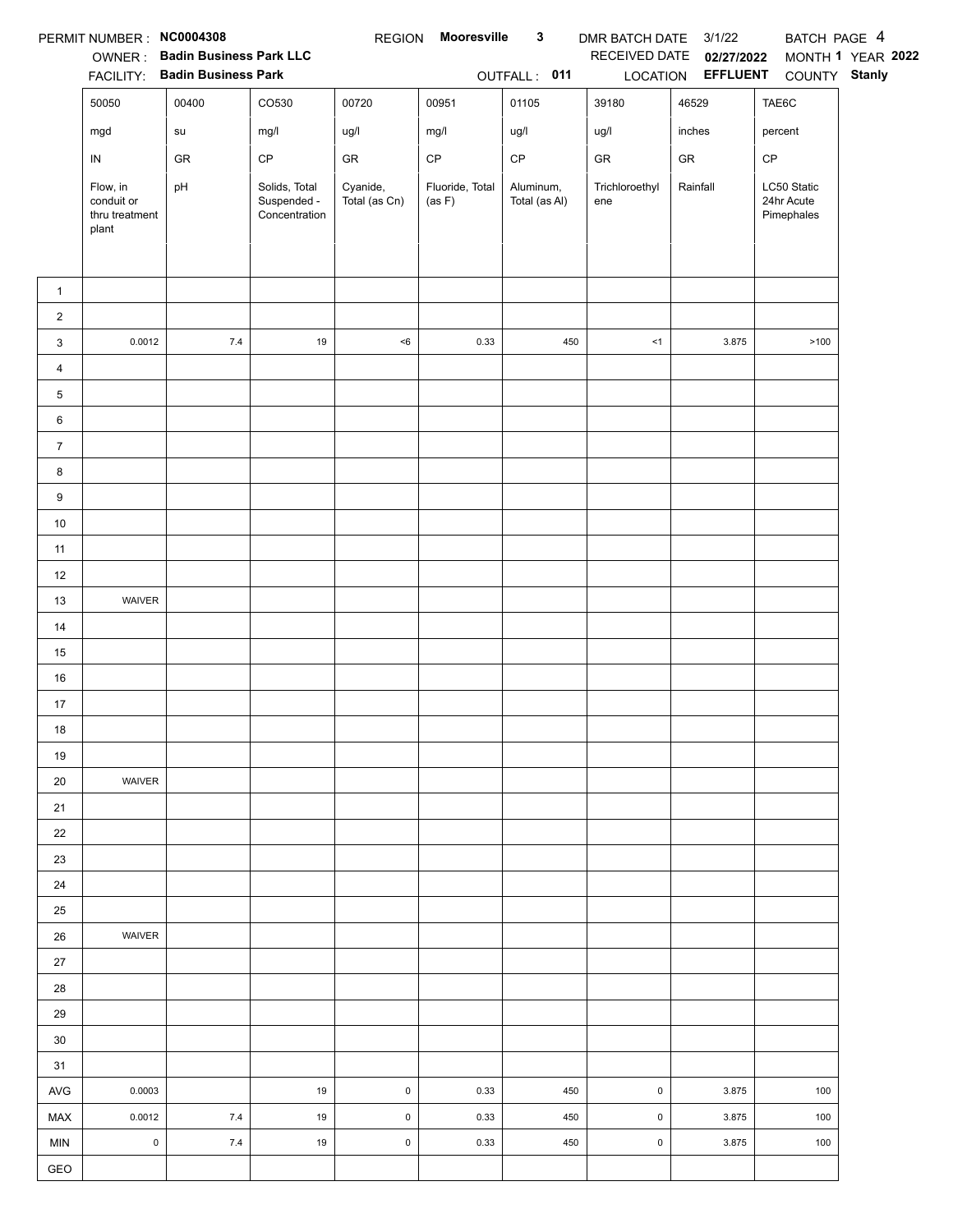|                | PERMIT NUMBER : NC0004308                         |                                |                                               | <b>REGION</b>                                               | <b>Mooresville</b>        | $\mathbf{3}$              | DMR BATCH DATE 3/1/22      |                       | BATCH PAGE 5                                   |                   |
|----------------|---------------------------------------------------|--------------------------------|-----------------------------------------------|-------------------------------------------------------------|---------------------------|---------------------------|----------------------------|-----------------------|------------------------------------------------|-------------------|
|                |                                                   | OWNER: Badin Business Park LLC |                                               |                                                             |                           |                           | RECEIVED DATE              | 02/27/2022            |                                                | MONTH 1 YEAR 2022 |
|                |                                                   | FACILITY: Badin Business Park  |                                               |                                                             |                           | OUTFALL: 012              |                            | LOCATION EFFLUENT     | COUNTY Stanly                                  |                   |
|                | 50050                                             | 00400                          | CO530                                         | 00340                                                       | 00720                     | 00951                     | 01105                      | 39180                 | TGP3B                                          |                   |
|                | mgd                                               | su                             | mg/l                                          | mg/l                                                        | ug/l                      | mg/l                      | ug/l                       | ug/l                  | pass/fail                                      |                   |
|                | IN                                                | ${\sf GR}$                     | $\mathsf{CP}$                                 | GR                                                          | ${\sf GR}$                | $\mathsf{CP}$             | $\mathsf{CP}$              | GR                    | CP                                             |                   |
|                | Flow, in<br>conduit or<br>thru treatment<br>plant | pH                             | Solids, Total<br>Suspended -<br>Concentration | Oxygen<br>Demand,<br>Chem. (High<br>Level) (COD)<br>No Data | Cyanide,<br>Total (as Cn) | Fluoride, Total<br>(as F) | Aluminum,<br>Total (as Al) | Trichloroethyl<br>ene | Pass/Fail<br>Static<br>Renewal<br>7Day Chronic |                   |
|                |                                                   |                                |                                               |                                                             |                           |                           |                            |                       |                                                |                   |
| $\mathbf{1}$   |                                                   |                                |                                               |                                                             |                           |                           |                            |                       |                                                |                   |
| $\overline{2}$ |                                                   |                                |                                               |                                                             |                           |                           |                            |                       |                                                |                   |
| 3              | 0.005696                                          | 7.6                            |                                               |                                                             |                           |                           |                            |                       |                                                |                   |
| 4              | 0.026841                                          |                                | 230                                           |                                                             |                           | 0.94                      | 8,900                      | <1                    |                                                |                   |
| 5              | 0.000949                                          |                                |                                               |                                                             | $38\,$                    |                           |                            |                       |                                                |                   |
| 6              | 0.000352                                          |                                |                                               |                                                             |                           |                           |                            |                       | $\mathbf{1}$                                   |                   |
| $\overline{7}$ |                                                   |                                |                                               |                                                             |                           |                           |                            |                       |                                                |                   |
| 8              |                                                   |                                |                                               |                                                             |                           |                           |                            |                       |                                                |                   |
| 9              |                                                   |                                |                                               |                                                             |                           |                           |                            |                       |                                                |                   |
| $10\,$         |                                                   |                                |                                               |                                                             |                           |                           |                            |                       |                                                |                   |
| 11             |                                                   |                                |                                               |                                                             |                           |                           |                            |                       |                                                |                   |
| 12             |                                                   |                                |                                               |                                                             |                           |                           |                            |                       |                                                |                   |
| 13             | 0.00022                                           |                                |                                               |                                                             |                           |                           |                            |                       |                                                |                   |
| 14             |                                                   |                                |                                               |                                                             |                           |                           |                            |                       |                                                |                   |
| 15             |                                                   |                                |                                               |                                                             |                           |                           |                            |                       |                                                |                   |
| 16             |                                                   |                                |                                               |                                                             |                           |                           |                            |                       |                                                |                   |
| 17             |                                                   |                                |                                               |                                                             |                           |                           |                            |                       |                                                |                   |
| $18$           |                                                   |                                |                                               |                                                             |                           |                           |                            |                       |                                                |                   |
| 19             |                                                   |                                |                                               |                                                             |                           |                           |                            |                       |                                                |                   |
| 20             | 0.000186                                          |                                |                                               |                                                             |                           |                           |                            |                       |                                                |                   |
| 21             |                                                   |                                |                                               |                                                             |                           |                           |                            |                       |                                                |                   |
| 22             |                                                   |                                |                                               |                                                             |                           |                           |                            |                       |                                                |                   |
| 23             |                                                   |                                |                                               |                                                             |                           |                           |                            |                       |                                                |                   |
| 24             |                                                   |                                |                                               |                                                             |                           |                           |                            |                       |                                                |                   |
| 25             |                                                   |                                |                                               |                                                             |                           |                           |                            |                       |                                                |                   |
| 26             | 0.000217                                          |                                |                                               |                                                             |                           |                           |                            |                       |                                                |                   |
| 27             |                                                   |                                |                                               |                                                             |                           |                           |                            |                       |                                                |                   |
| 28             |                                                   |                                |                                               |                                                             |                           |                           |                            |                       |                                                |                   |
| 29             |                                                   |                                |                                               |                                                             |                           |                           |                            |                       |                                                |                   |
| 30             |                                                   |                                |                                               |                                                             |                           |                           |                            |                       |                                                |                   |
| 31             |                                                   |                                |                                               |                                                             |                           |                           |                            |                       |                                                |                   |
| AVG            | 0.004923                                          |                                | 230                                           |                                                             | 38                        | 0.94                      | 8,900                      | $\pmb{0}$             |                                                |                   |
| MAX            | 0.026841                                          | 7.6                            | 230                                           |                                                             | 38                        | 0.94                      | 8,900                      | $\pmb{0}$             |                                                |                   |
| <b>MIN</b>     | 0.000186                                          | 7.6                            | 230                                           |                                                             | 38                        | 0.94                      | 8,900                      | $\pmb{0}$             |                                                |                   |
| GEO            |                                                   |                                |                                               |                                                             |                           |                           |                            |                       |                                                |                   |
|                |                                                   |                                |                                               |                                                             |                           |                           |                            |                       |                                                |                   |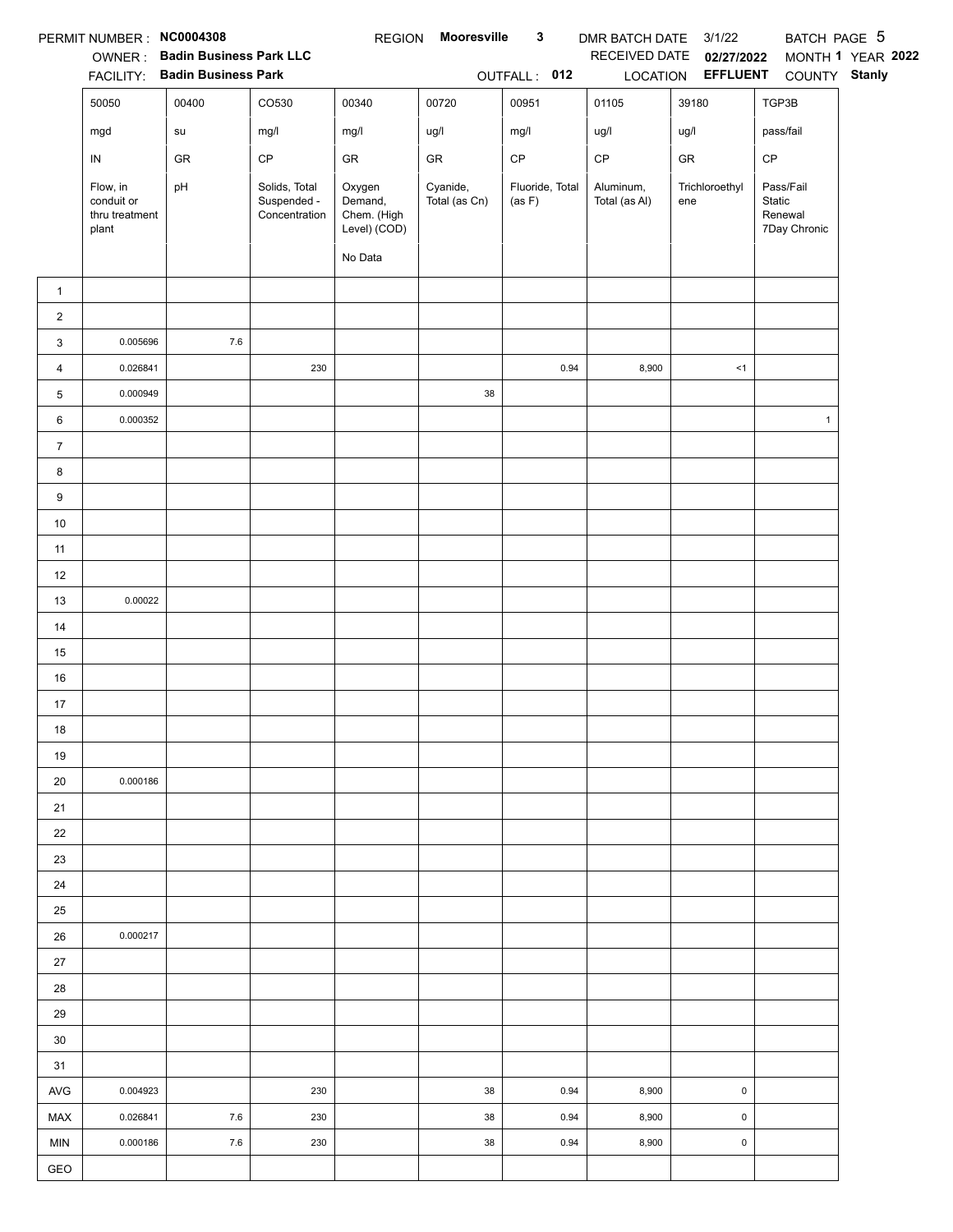|                | PERMIT NUMBER : NC0004308                         |                                          |       | <b>REGION</b>               | <b>Mooresville</b>                            | $\mathbf{3}$              | DMR BATCH DATE 3/1/22     |                            | BATCH PAGE 6                            |                   |
|----------------|---------------------------------------------------|------------------------------------------|-------|-----------------------------|-----------------------------------------------|---------------------------|---------------------------|----------------------------|-----------------------------------------|-------------------|
|                |                                                   | OWNER: Badin Business Park LLC           |       |                             |                                               |                           | RECEIVED DATE             | 02/27/2022                 |                                         | MONTH 1 YEAR 2022 |
|                |                                                   | FACILITY: Badin Business Park            |       |                             |                                               | OUTFALL: 013              |                           | LOCATION EFFLUENT          | COUNTY Stanly                           |                   |
|                | 50050                                             | 00010                                    | 00400 | 50060                       | CO530                                         | 00720                     | 00951                     | 01105                      | TAE6C                                   |                   |
|                | mgd                                               | $\deg$ c                                 | su    | ug/l                        | mg/l                                          | ug/l                      | mg/l                      | ug/l                       | percent                                 |                   |
|                | IN                                                | ${\sf GR}$                               | GR    | GR                          | $\mathsf{CP}$                                 | ${\sf GR}$                | $\mathsf{CP}$             | CP                         | CP                                      |                   |
|                | Flow, in<br>conduit or<br>thru treatment<br>plant | Temperature,<br>Water Deg.<br>Centigrade | pH    | Chlorine, Total<br>Residual | Solids, Total<br>Suspended -<br>Concentration | Cyanide,<br>Total (as Cn) | Fluoride, Total<br>(as F) | Aluminum,<br>Total (as Al) | LC50 Static<br>24hr Acute<br>Pimephales |                   |
|                |                                                   | No Data                                  |       | No Data                     |                                               |                           |                           |                            | No Data                                 |                   |
| $\mathbf{1}$   |                                                   |                                          |       |                             |                                               |                           |                           |                            |                                         |                   |
| $\overline{c}$ |                                                   |                                          |       |                             |                                               |                           |                           |                            |                                         |                   |
| 3              | 0.2903                                            |                                          | $7.9$ |                             |                                               |                           |                           |                            |                                         |                   |
| 4              | 0.0775                                            |                                          |       |                             |                                               |                           |                           |                            |                                         |                   |
| 5              | 0.041602                                          |                                          |       |                             | $2.7\,$                                       | < 6                       | 0.25                      | 620                        |                                         |                   |
| 6              |                                                   |                                          |       |                             |                                               |                           |                           |                            |                                         |                   |
| $\overline{7}$ |                                                   |                                          |       |                             |                                               |                           |                           |                            |                                         |                   |
| 8              |                                                   |                                          |       |                             |                                               |                           |                           |                            |                                         |                   |
| 9              |                                                   |                                          |       |                             |                                               |                           |                           |                            |                                         |                   |
| $10\,$         |                                                   |                                          |       |                             |                                               |                           |                           |                            |                                         |                   |
| 11             |                                                   |                                          |       |                             |                                               |                           |                           |                            |                                         |                   |
| 12             |                                                   |                                          |       |                             |                                               |                           |                           |                            |                                         |                   |
| 13             | 0.004896                                          |                                          |       |                             |                                               |                           |                           |                            |                                         |                   |
| 14             |                                                   |                                          |       |                             |                                               |                           |                           |                            |                                         |                   |
| 15             |                                                   |                                          |       |                             |                                               |                           |                           |                            |                                         |                   |
| 16             |                                                   |                                          |       |                             |                                               |                           |                           |                            |                                         |                   |
| 17             |                                                   |                                          |       |                             |                                               |                           |                           |                            |                                         |                   |
| $18$           |                                                   |                                          |       |                             |                                               |                           |                           |                            |                                         |                   |
| 19             |                                                   |                                          |       |                             |                                               |                           |                           |                            |                                         |                   |
| 20             | 0.007344                                          |                                          |       |                             |                                               |                           |                           |                            |                                         |                   |
| 21             |                                                   |                                          |       |                             |                                               |                           |                           |                            |                                         |                   |
| 22             |                                                   |                                          |       |                             |                                               |                           |                           |                            |                                         |                   |
| 23             |                                                   |                                          |       |                             |                                               |                           |                           |                            |                                         |                   |
| 24             |                                                   |                                          |       |                             |                                               |                           |                           |                            |                                         |                   |
| 25             |                                                   |                                          |       |                             |                                               |                           |                           |                            |                                         |                   |
| 26             | 0.004896                                          |                                          |       |                             |                                               |                           |                           |                            |                                         |                   |
| 27             |                                                   |                                          |       |                             |                                               |                           |                           |                            |                                         |                   |
| 28             |                                                   |                                          |       |                             |                                               |                           |                           |                            |                                         |                   |
| 29             |                                                   |                                          |       |                             |                                               |                           |                           |                            |                                         |                   |
| 30             |                                                   |                                          |       |                             |                                               |                           |                           |                            |                                         |                   |
| 31             |                                                   |                                          |       |                             |                                               |                           |                           |                            |                                         |                   |
| AVG            | 0.07109                                           |                                          |       |                             | 2.7                                           | 0                         | 0.25                      | 620                        |                                         |                   |
| MAX            | 0.2903                                            |                                          | 7.9   |                             | 2.7                                           | $\pmb{0}$                 | 0.25                      | 620                        |                                         |                   |
| <b>MIN</b>     | 0.004896                                          |                                          | 7.9   |                             | 2.7                                           | $\mathsf 0$               | 0.25                      | 620                        |                                         |                   |
| GEO            |                                                   |                                          |       |                             |                                               |                           |                           |                            |                                         |                   |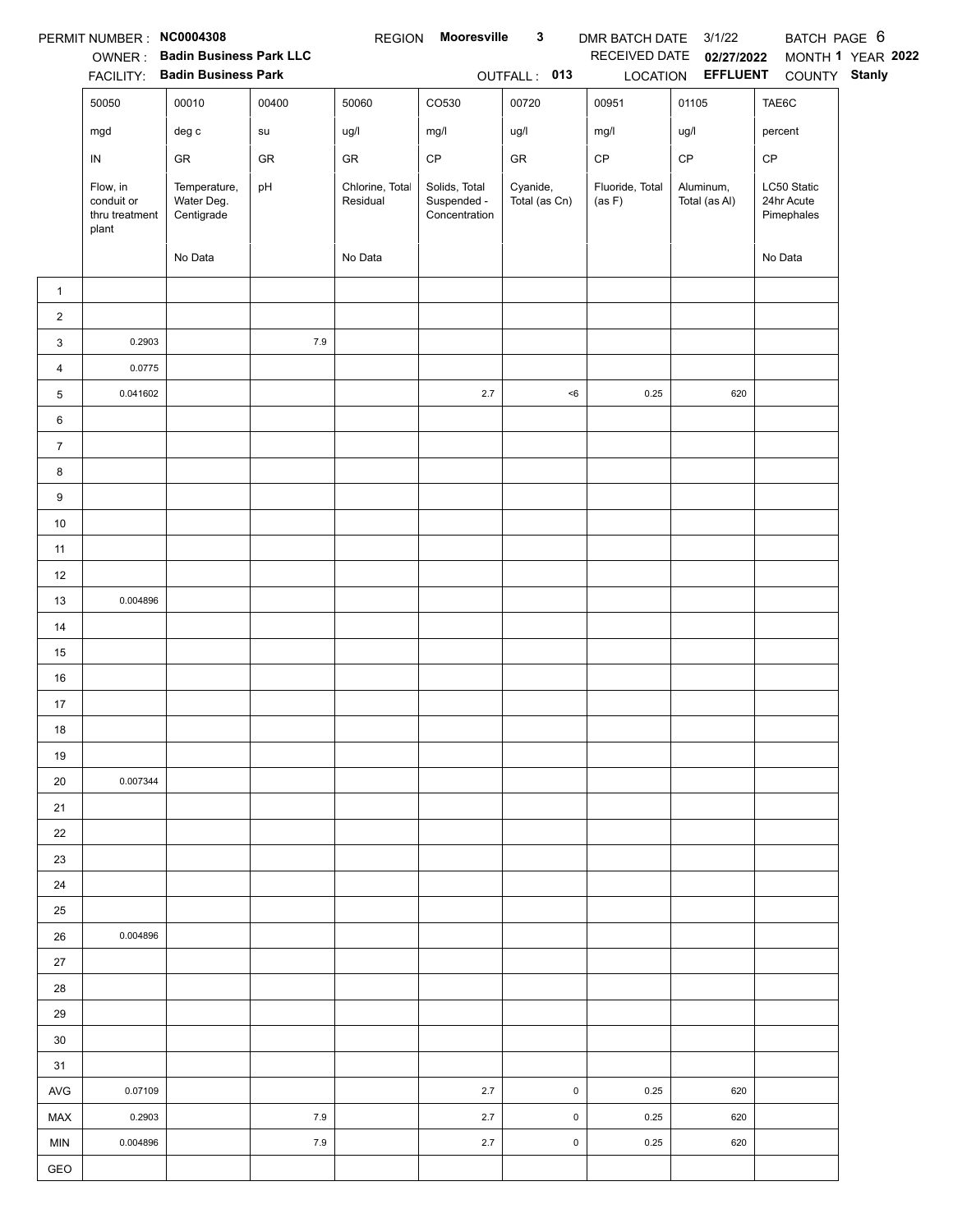|                | PERMIT NUMBER : NC0004308                         |                                                                 |                                               | <b>REGION</b>                                    | Mooresville               | $\mathbf{3}$              | DMR BATCH DATE 3/1/22      |                                   | BATCH PAGE 7                                   |                   |
|----------------|---------------------------------------------------|-----------------------------------------------------------------|-----------------------------------------------|--------------------------------------------------|---------------------------|---------------------------|----------------------------|-----------------------------------|------------------------------------------------|-------------------|
|                |                                                   | OWNER: Badin Business Park LLC<br>FACILITY: Badin Business Park |                                               |                                                  |                           | Not Discharging           |                            | RECEIVED DATE 02/27/2022          |                                                | MONTH 1 YEAR 2022 |
|                | 50050                                             | 00400                                                           | CO530                                         | 00340                                            | 00720                     | OUTFALL: 017<br>00951     | 01105                      | LOCATION <b>EFFLUENT</b><br>46529 | COUNTY Stanly<br>TGP3B                         |                   |
|                |                                                   |                                                                 |                                               |                                                  |                           |                           |                            | inches                            |                                                |                   |
|                | mgd                                               | su                                                              | mg/l                                          | mg/l                                             | ug/l                      | mg/l                      | mg/l                       |                                   | pass/fail                                      |                   |
|                | ${\sf IN}$                                        | GR                                                              | CP                                            | GR                                               | GR                        | $\mathsf{CP}$             | $\mathsf{CP}$              | ${\sf GR}$                        | CP                                             |                   |
|                | Flow, in<br>conduit or<br>thru treatment<br>plant | pH                                                              | Solids, Total<br>Suspended -<br>Concentration | Oxygen<br>Demand,<br>Chem. (High<br>Level) (COD) | Cyanide,<br>Total (as Cn) | Fluoride, Total<br>(as F) | Aluminum,<br>Total (as Al) | Rainfall                          | Pass/Fail<br>Static<br>Renewal<br>7Day Chronic |                   |
|                |                                                   | No Data                                                         | No Data                                       | No Data                                          | No Data                   | No Data                   | No Data                    | No Data                           | No Data                                        |                   |
| $\mathbf{1}$   |                                                   |                                                                 |                                               |                                                  |                           |                           |                            |                                   |                                                |                   |
| $\overline{2}$ |                                                   |                                                                 |                                               |                                                  |                           |                           |                            |                                   |                                                |                   |
| 3              |                                                   |                                                                 |                                               |                                                  |                           |                           |                            |                                   |                                                |                   |
| $\overline{4}$ |                                                   |                                                                 |                                               |                                                  |                           |                           |                            |                                   |                                                |                   |
| 5              |                                                   |                                                                 |                                               |                                                  |                           |                           |                            |                                   |                                                |                   |
| 6              |                                                   |                                                                 |                                               |                                                  |                           |                           |                            |                                   |                                                |                   |
| $\overline{7}$ | WAIVER                                            |                                                                 |                                               |                                                  |                           |                           |                            |                                   |                                                |                   |
| 8              |                                                   |                                                                 |                                               |                                                  |                           |                           |                            |                                   |                                                |                   |
| 9              |                                                   |                                                                 |                                               |                                                  |                           |                           |                            |                                   |                                                |                   |
| $10\,$         |                                                   |                                                                 |                                               |                                                  |                           |                           |                            |                                   |                                                |                   |
| 11             |                                                   |                                                                 |                                               |                                                  |                           |                           |                            |                                   |                                                |                   |
| 12             |                                                   |                                                                 |                                               |                                                  |                           |                           |                            |                                   |                                                |                   |
| 13             | WAIVER                                            |                                                                 |                                               |                                                  |                           |                           |                            |                                   |                                                |                   |
| 14             |                                                   |                                                                 |                                               |                                                  |                           |                           |                            |                                   |                                                |                   |
| 15             |                                                   |                                                                 |                                               |                                                  |                           |                           |                            |                                   |                                                |                   |
| 16             |                                                   |                                                                 |                                               |                                                  |                           |                           |                            |                                   |                                                |                   |
| 17             |                                                   |                                                                 |                                               |                                                  |                           |                           |                            |                                   |                                                |                   |
| 18             |                                                   |                                                                 |                                               |                                                  |                           |                           |                            |                                   |                                                |                   |
| 19             |                                                   |                                                                 |                                               |                                                  |                           |                           |                            |                                   |                                                |                   |
| 20             | WAIVER                                            |                                                                 |                                               |                                                  |                           |                           |                            |                                   |                                                |                   |
| 21             |                                                   |                                                                 |                                               |                                                  |                           |                           |                            |                                   |                                                |                   |
| 22             |                                                   |                                                                 |                                               |                                                  |                           |                           |                            |                                   |                                                |                   |
| 23             |                                                   |                                                                 |                                               |                                                  |                           |                           |                            |                                   |                                                |                   |
| 24             |                                                   |                                                                 |                                               |                                                  |                           |                           |                            |                                   |                                                |                   |
| 25             |                                                   |                                                                 |                                               |                                                  |                           |                           |                            |                                   |                                                |                   |
| 26             | WAIVER                                            |                                                                 |                                               |                                                  |                           |                           |                            |                                   |                                                |                   |
| 27             |                                                   |                                                                 |                                               |                                                  |                           |                           |                            |                                   |                                                |                   |
| 28             |                                                   |                                                                 |                                               |                                                  |                           |                           |                            |                                   |                                                |                   |
| 29             |                                                   |                                                                 |                                               |                                                  |                           |                           |                            |                                   |                                                |                   |
| 30             |                                                   |                                                                 |                                               |                                                  |                           |                           |                            |                                   |                                                |                   |
| 31             |                                                   |                                                                 |                                               |                                                  |                           |                           |                            |                                   |                                                |                   |
| AVG            | $\pmb{0}$                                         |                                                                 |                                               |                                                  |                           |                           |                            |                                   |                                                |                   |
| MAX            | $\mathsf 0$                                       |                                                                 |                                               |                                                  |                           |                           |                            |                                   |                                                |                   |
| <b>MIN</b>     | $\mathsf 0$                                       |                                                                 |                                               |                                                  |                           |                           |                            |                                   |                                                |                   |
| GEO            |                                                   |                                                                 |                                               |                                                  |                           |                           |                            |                                   |                                                |                   |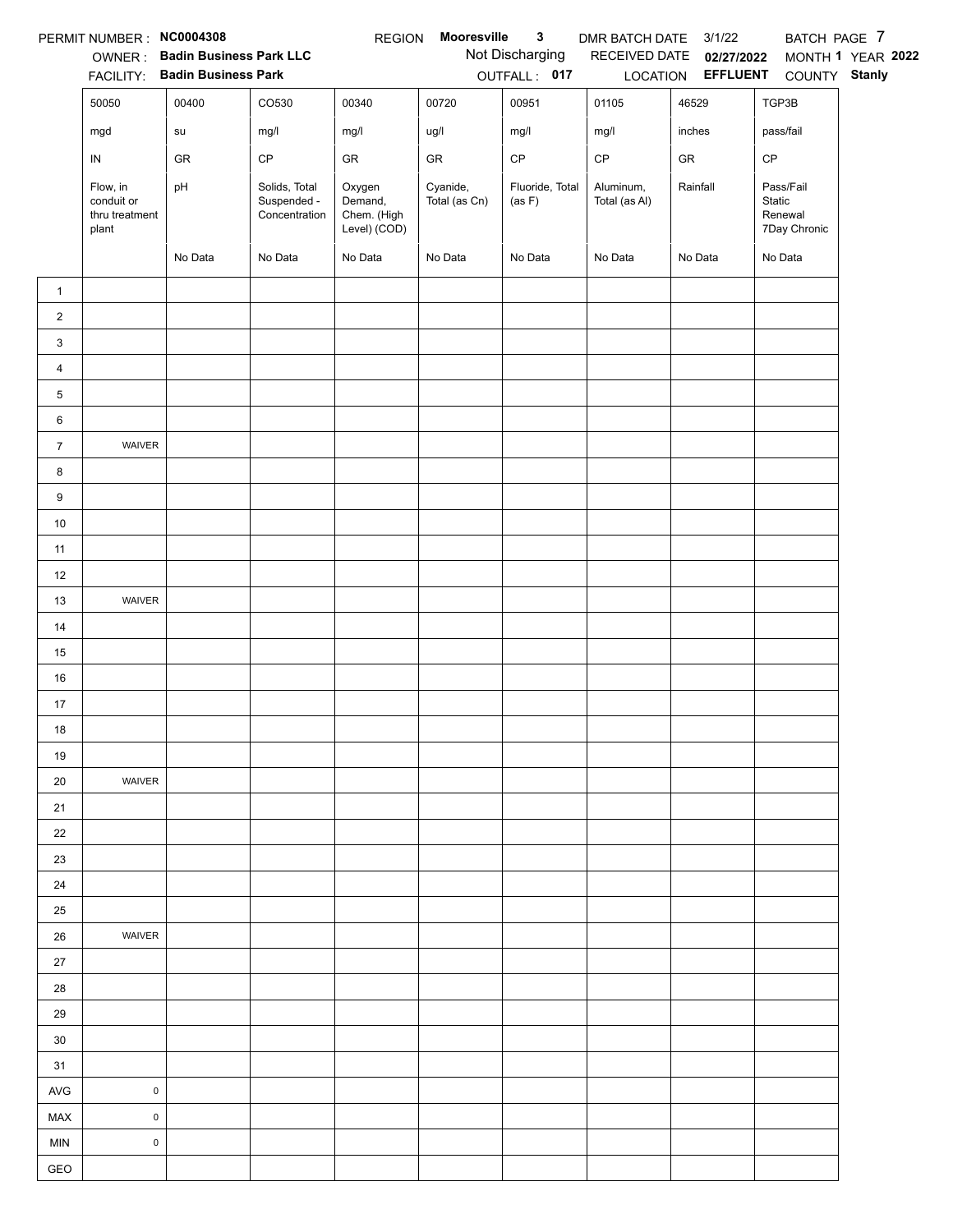|                | PERMIT NUMBER: NC0004308                          |                                        |                                               | <b>REGION</b>                                    | Mooresville               | $\mathbf{3}$              | DMR BATCH DATE 3/1/22      |                                   | BATCH PAGE 8                                   |                   |
|----------------|---------------------------------------------------|----------------------------------------|-----------------------------------------------|--------------------------------------------------|---------------------------|---------------------------|----------------------------|-----------------------------------|------------------------------------------------|-------------------|
|                |                                                   | OWNER: Badin Business Park LLC         |                                               |                                                  |                           | Not Discharging           |                            | RECEIVED DATE 02/27/2022          |                                                | MONTH 1 YEAR 2022 |
|                | 50050                                             | FACILITY: Badin Business Park<br>00400 | CO530                                         | 00340                                            | 00720                     | OUTFALL: 018<br>00951     | 01105                      | LOCATION <b>EFFLUENT</b><br>46529 | COUNTY Stanly<br>TGP3B                         |                   |
|                |                                                   |                                        |                                               |                                                  |                           |                           |                            |                                   |                                                |                   |
|                | mgd                                               | ${\sf su}$                             | mg/l                                          | mg/l                                             | ug/l                      | mg/l                      | ug/l                       | inches                            | pass/fail                                      |                   |
|                | IN                                                | GR                                     | CP                                            | GR                                               | GR                        | CP                        | $\mathsf{CP}$              | ${\sf GR}$                        | CP                                             |                   |
|                | Flow, in<br>conduit or<br>thru treatment<br>plant | pH                                     | Solids, Total<br>Suspended -<br>Concentration | Oxygen<br>Demand,<br>Chem. (High<br>Level) (COD) | Cyanide,<br>Total (as Cn) | Fluoride, Total<br>(as F) | Aluminum,<br>Total (as Al) | Rainfall                          | Pass/Fail<br>Static<br>Renewal<br>7Day Chronic |                   |
|                |                                                   | No Data                                | No Data                                       | No Data                                          | No Data                   | No Data                   | No Data                    | No Data                           | No Data                                        |                   |
| $\mathbf{1}$   |                                                   |                                        |                                               |                                                  |                           |                           |                            |                                   |                                                |                   |
| $\overline{2}$ |                                                   |                                        |                                               |                                                  |                           |                           |                            |                                   |                                                |                   |
| 3              |                                                   |                                        |                                               |                                                  |                           |                           |                            |                                   |                                                |                   |
| $\overline{4}$ |                                                   |                                        |                                               |                                                  |                           |                           |                            |                                   |                                                |                   |
| 5              |                                                   |                                        |                                               |                                                  |                           |                           |                            |                                   |                                                |                   |
| 6              |                                                   |                                        |                                               |                                                  |                           |                           |                            |                                   |                                                |                   |
| $\overline{7}$ | WAIVER                                            |                                        |                                               |                                                  |                           |                           |                            |                                   |                                                |                   |
| 8              |                                                   |                                        |                                               |                                                  |                           |                           |                            |                                   |                                                |                   |
| $9\,$          |                                                   |                                        |                                               |                                                  |                           |                           |                            |                                   |                                                |                   |
| 10             |                                                   |                                        |                                               |                                                  |                           |                           |                            |                                   |                                                |                   |
| 11             |                                                   |                                        |                                               |                                                  |                           |                           |                            |                                   |                                                |                   |
| 12             |                                                   |                                        |                                               |                                                  |                           |                           |                            |                                   |                                                |                   |
| 13             | WAIVER                                            |                                        |                                               |                                                  |                           |                           |                            |                                   |                                                |                   |
| 14             |                                                   |                                        |                                               |                                                  |                           |                           |                            |                                   |                                                |                   |
| 15             |                                                   |                                        |                                               |                                                  |                           |                           |                            |                                   |                                                |                   |
| 16             |                                                   |                                        |                                               |                                                  |                           |                           |                            |                                   |                                                |                   |
| 17             |                                                   |                                        |                                               |                                                  |                           |                           |                            |                                   |                                                |                   |
| 18             |                                                   |                                        |                                               |                                                  |                           |                           |                            |                                   |                                                |                   |
| 19             |                                                   |                                        |                                               |                                                  |                           |                           |                            |                                   |                                                |                   |
| 20             | WAIVER                                            |                                        |                                               |                                                  |                           |                           |                            |                                   |                                                |                   |
| 21             |                                                   |                                        |                                               |                                                  |                           |                           |                            |                                   |                                                |                   |
| 22             |                                                   |                                        |                                               |                                                  |                           |                           |                            |                                   |                                                |                   |
| 23             |                                                   |                                        |                                               |                                                  |                           |                           |                            |                                   |                                                |                   |
| 24             |                                                   |                                        |                                               |                                                  |                           |                           |                            |                                   |                                                |                   |
| 25             |                                                   |                                        |                                               |                                                  |                           |                           |                            |                                   |                                                |                   |
| 26             | WAIVER                                            |                                        |                                               |                                                  |                           |                           |                            |                                   |                                                |                   |
| 27             |                                                   |                                        |                                               |                                                  |                           |                           |                            |                                   |                                                |                   |
| 28             |                                                   |                                        |                                               |                                                  |                           |                           |                            |                                   |                                                |                   |
| 29             |                                                   |                                        |                                               |                                                  |                           |                           |                            |                                   |                                                |                   |
| 30             |                                                   |                                        |                                               |                                                  |                           |                           |                            |                                   |                                                |                   |
| 31             |                                                   |                                        |                                               |                                                  |                           |                           |                            |                                   |                                                |                   |
| <b>AVG</b>     | $\pmb{0}$                                         |                                        |                                               |                                                  |                           |                           |                            |                                   |                                                |                   |
| MAX            | $\pmb{0}$                                         |                                        |                                               |                                                  |                           |                           |                            |                                   |                                                |                   |
| MIN            | $\pmb{0}$                                         |                                        |                                               |                                                  |                           |                           |                            |                                   |                                                |                   |
| GEO            |                                                   |                                        |                                               |                                                  |                           |                           |                            |                                   |                                                |                   |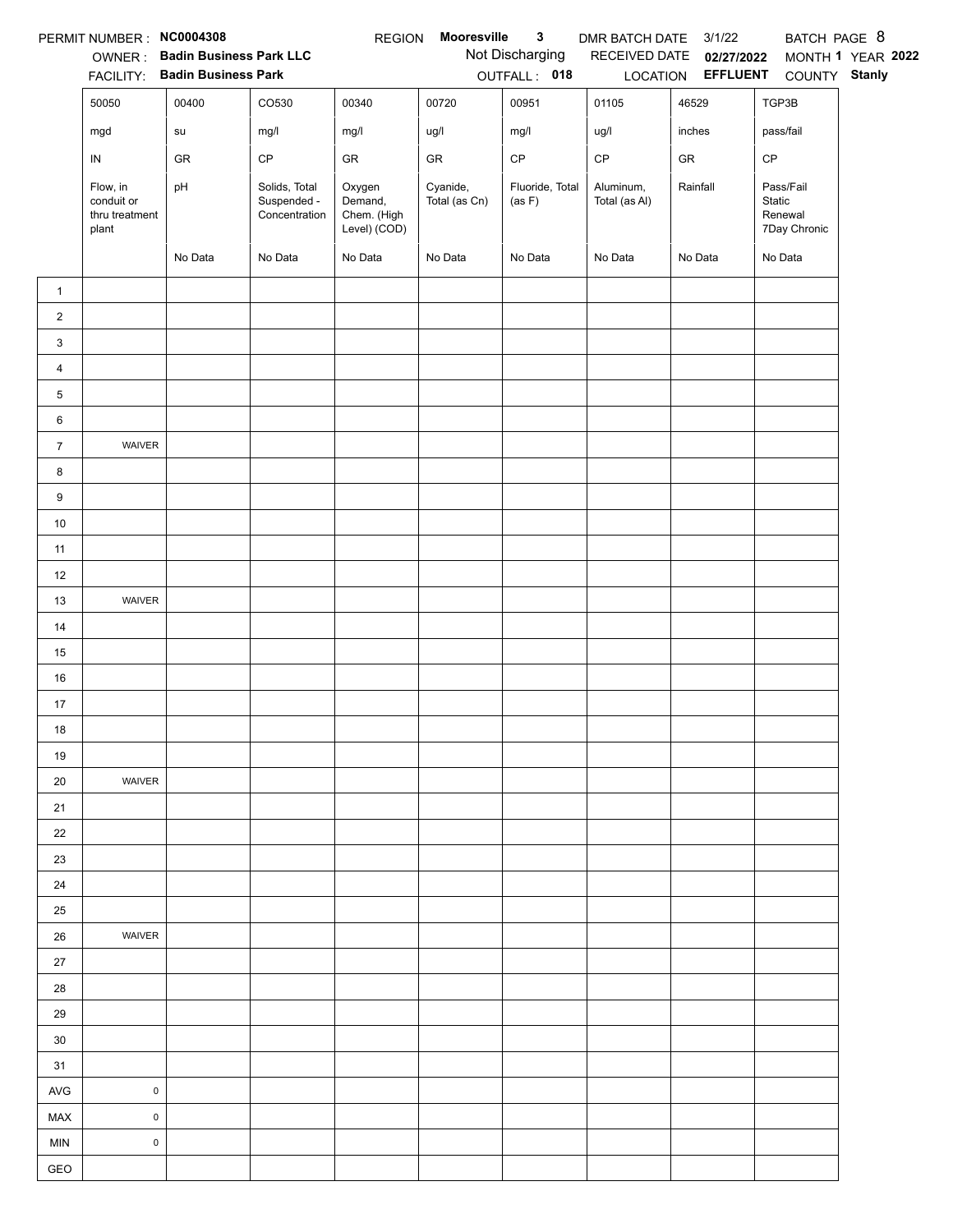|                | PERMIT NUMBER : NC0004308                         |                                |                                               | <b>REGION</b>                                    | Mooresville               | $\mathbf{3}$              | DMR BATCH DATE             | 3/1/22                   | BATCH PAGE 9                            |                                                |
|----------------|---------------------------------------------------|--------------------------------|-----------------------------------------------|--------------------------------------------------|---------------------------|---------------------------|----------------------------|--------------------------|-----------------------------------------|------------------------------------------------|
|                |                                                   | OWNER: Badin Business Park LLC |                                               |                                                  |                           | Not Discharging           |                            | RECEIVED DATE 02/27/2022 |                                         | MONTH 1 YEAR 2022                              |
|                |                                                   | FACILITY: Badin Business Park  |                                               |                                                  |                           | OUTFALL: 019              |                            | LOCATION <b>EFFLUENT</b> | COUNTY Stanly                           |                                                |
|                | 50050                                             | 00400                          | CO530                                         | 00340                                            | 00720                     | 00951                     | 01105                      | 46529                    | TAE6C                                   | TGP3B                                          |
|                | mgd                                               | su                             | mg/l                                          | mg/l                                             | ug/l                      | mg/l                      | mg/l                       | inches                   | percent                                 | pass/fail                                      |
|                | IN                                                | GR                             | CP                                            | GR                                               | GR                        | $\mathsf{CP}$             | $\mathsf{CP}$              | GR                       | GR                                      | $\mathsf{CP}$                                  |
|                | Flow, in<br>conduit or<br>thru treatment<br>plant | pH                             | Solids, Total<br>Suspended -<br>Concentration | Oxygen<br>Demand,<br>Chem. (High<br>Level) (COD) | Cyanide,<br>Total (as Cn) | Fluoride, Total<br>(as F) | Aluminum,<br>Total (as Al) | Rainfall                 | LC50 Static<br>24hr Acute<br>Pimephales | Pass/Fail<br>Static<br>Renewal<br>7Day Chronic |
|                |                                                   | No Data                        | No Data                                       | No Data                                          | No Data                   | No Data                   | No Data                    | No Data                  | No Data                                 | No Data                                        |
| $\mathbf{1}$   |                                                   |                                |                                               |                                                  |                           |                           |                            |                          |                                         |                                                |
| $\overline{2}$ |                                                   |                                |                                               |                                                  |                           |                           |                            |                          |                                         |                                                |
| 3              |                                                   |                                |                                               |                                                  |                           |                           |                            |                          |                                         |                                                |
| $\overline{4}$ |                                                   |                                |                                               |                                                  |                           |                           |                            |                          |                                         |                                                |
| 5              |                                                   |                                |                                               |                                                  |                           |                           |                            |                          |                                         |                                                |
| 6              |                                                   |                                |                                               |                                                  |                           |                           |                            |                          |                                         |                                                |
| $\overline{7}$ | WAIVER                                            |                                |                                               |                                                  |                           |                           |                            |                          |                                         |                                                |
| 8              |                                                   |                                |                                               |                                                  |                           |                           |                            |                          |                                         |                                                |
| 9              |                                                   |                                |                                               |                                                  |                           |                           |                            |                          |                                         |                                                |
| $10\,$         |                                                   |                                |                                               |                                                  |                           |                           |                            |                          |                                         |                                                |
| 11             |                                                   |                                |                                               |                                                  |                           |                           |                            |                          |                                         |                                                |
| 12             |                                                   |                                |                                               |                                                  |                           |                           |                            |                          |                                         |                                                |
| 13             | WAIVER                                            |                                |                                               |                                                  |                           |                           |                            |                          |                                         |                                                |
| 14             |                                                   |                                |                                               |                                                  |                           |                           |                            |                          |                                         |                                                |
| 15             |                                                   |                                |                                               |                                                  |                           |                           |                            |                          |                                         |                                                |
| 16             |                                                   |                                |                                               |                                                  |                           |                           |                            |                          |                                         |                                                |
| 17             |                                                   |                                |                                               |                                                  |                           |                           |                            |                          |                                         |                                                |
| 18             |                                                   |                                |                                               |                                                  |                           |                           |                            |                          |                                         |                                                |
| 19             |                                                   |                                |                                               |                                                  |                           |                           |                            |                          |                                         |                                                |
| 20             | WAIVER                                            |                                |                                               |                                                  |                           |                           |                            |                          |                                         |                                                |
| 21             |                                                   |                                |                                               |                                                  |                           |                           |                            |                          |                                         |                                                |
| 22             |                                                   |                                |                                               |                                                  |                           |                           |                            |                          |                                         |                                                |
| 23             |                                                   |                                |                                               |                                                  |                           |                           |                            |                          |                                         |                                                |
| 24             |                                                   |                                |                                               |                                                  |                           |                           |                            |                          |                                         |                                                |
| 25             |                                                   |                                |                                               |                                                  |                           |                           |                            |                          |                                         |                                                |
| 26             |                                                   |                                |                                               |                                                  |                           |                           |                            |                          |                                         |                                                |
| 27             |                                                   |                                |                                               |                                                  |                           |                           |                            |                          |                                         |                                                |
| 28             |                                                   |                                |                                               |                                                  |                           |                           |                            |                          |                                         |                                                |
| 29             |                                                   |                                |                                               |                                                  |                           |                           |                            |                          |                                         |                                                |
| 30             |                                                   |                                |                                               |                                                  |                           |                           |                            |                          |                                         |                                                |
| 31             |                                                   |                                |                                               |                                                  |                           |                           |                            |                          |                                         |                                                |
| <b>AVG</b>     | $\mathsf 0$                                       |                                |                                               |                                                  |                           |                           |                            |                          |                                         |                                                |
| MAX            | $\pmb{0}$                                         |                                |                                               |                                                  |                           |                           |                            |                          |                                         |                                                |
| <b>MIN</b>     | $\mathsf 0$                                       |                                |                                               |                                                  |                           |                           |                            |                          |                                         |                                                |
| GEO            |                                                   |                                |                                               |                                                  |                           |                           |                            |                          |                                         |                                                |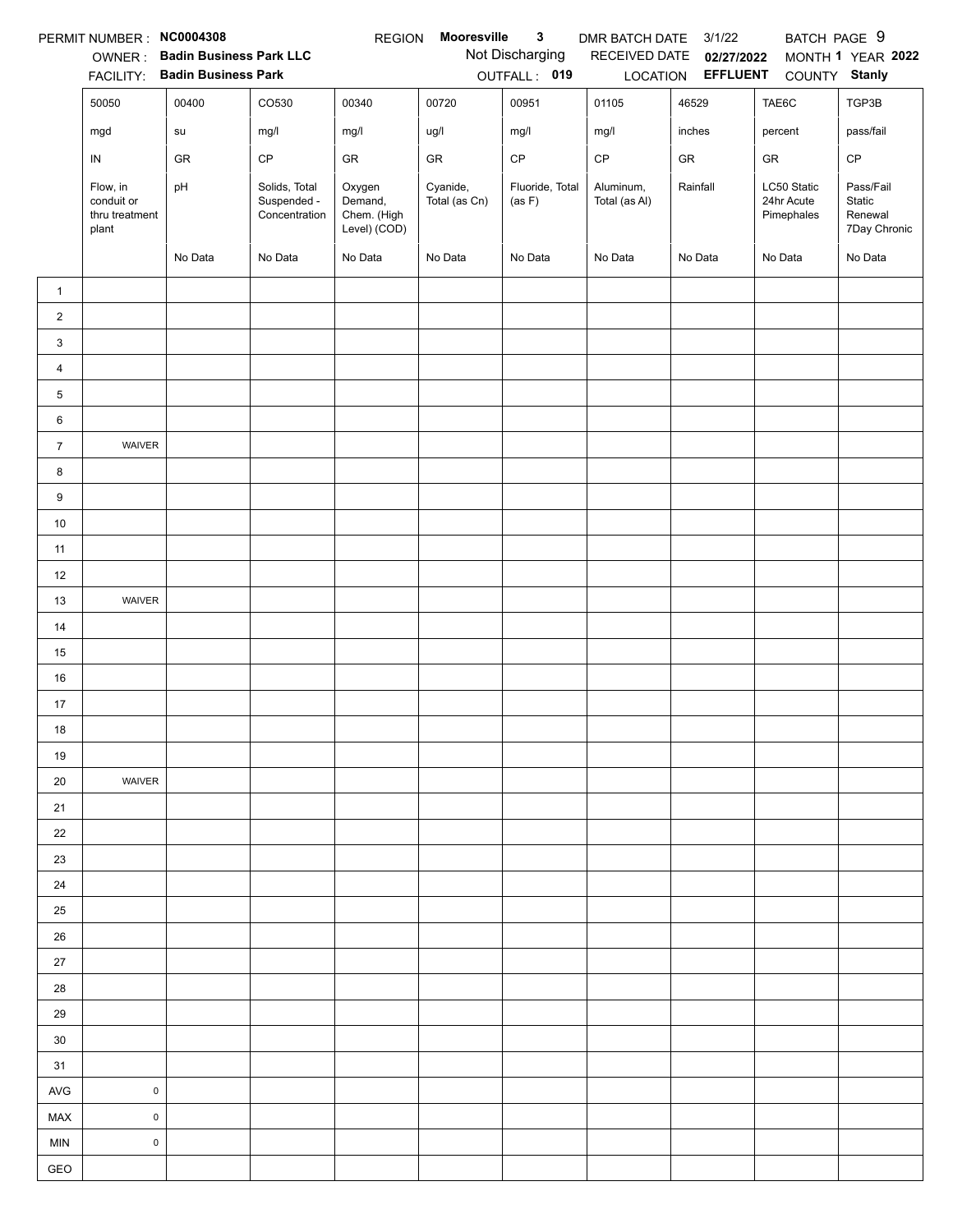|                | PERMIT NUMBER : NC0004308                         |                                        |                                               | <b>REGION</b>                                    | Mooresville               | $\mathbf{3}$              | DMR BATCH DATE 3/1/22      |                          |                                                | BATCH PAGE 10     |
|----------------|---------------------------------------------------|----------------------------------------|-----------------------------------------------|--------------------------------------------------|---------------------------|---------------------------|----------------------------|--------------------------|------------------------------------------------|-------------------|
|                |                                                   | OWNER: Badin Business Park LLC         |                                               |                                                  |                           | Not Discharging           |                            | RECEIVED DATE 02/27/2022 |                                                | MONTH 1 YEAR 2022 |
|                | 50050                                             | FACILITY: Badin Business Park<br>00400 | CO530                                         | 00340                                            | 00720                     | OUTFALL: 020<br>00951     | 01105                      | 46529                    | LOCATION EFFLUENT COUNTY Stanly<br>TGP3B       |                   |
|                |                                                   |                                        |                                               |                                                  |                           |                           |                            |                          |                                                |                   |
|                | mgd                                               | ${\sf su}$                             | mg/l                                          | mg/l                                             | ug/l                      | mg/l                      | mg/l                       | inches                   | pass/fail                                      |                   |
|                | IN                                                | GR                                     | $\mathsf{CP}$                                 | GR                                               | ${\sf GR}$                | $\mathsf{CP}$             | $\mathsf{CP}$              | ${\sf GR}$               | $\mathsf{CP}$                                  |                   |
|                | Flow, in<br>conduit or<br>thru treatment<br>plant | pH                                     | Solids, Total<br>Suspended -<br>Concentration | Oxygen<br>Demand,<br>Chem. (High<br>Level) (COD) | Cyanide,<br>Total (as Cn) | Fluoride, Total<br>(as F) | Aluminum,<br>Total (as Al) | Rainfall                 | Pass/Fail<br>Static<br>Renewal<br>7Day Chronic |                   |
|                |                                                   | No Data                                | No Data                                       | No Data                                          | No Data                   | No Data                   | No Data                    | No Data                  | No Data                                        |                   |
| $\mathbf{1}$   |                                                   |                                        |                                               |                                                  |                           |                           |                            |                          |                                                |                   |
| $\overline{2}$ |                                                   |                                        |                                               |                                                  |                           |                           |                            |                          |                                                |                   |
| 3              |                                                   |                                        |                                               |                                                  |                           |                           |                            |                          |                                                |                   |
| $\overline{4}$ |                                                   |                                        |                                               |                                                  |                           |                           |                            |                          |                                                |                   |
| 5              |                                                   |                                        |                                               |                                                  |                           |                           |                            |                          |                                                |                   |
| 6              |                                                   |                                        |                                               |                                                  |                           |                           |                            |                          |                                                |                   |
| $\overline{7}$ | WAIVER                                            |                                        |                                               |                                                  |                           |                           |                            |                          |                                                |                   |
| 8              |                                                   |                                        |                                               |                                                  |                           |                           |                            |                          |                                                |                   |
| 9              |                                                   |                                        |                                               |                                                  |                           |                           |                            |                          |                                                |                   |
| $10\,$         |                                                   |                                        |                                               |                                                  |                           |                           |                            |                          |                                                |                   |
| 11             |                                                   |                                        |                                               |                                                  |                           |                           |                            |                          |                                                |                   |
| 12             |                                                   |                                        |                                               |                                                  |                           |                           |                            |                          |                                                |                   |
| 13             | WAIVER                                            |                                        |                                               |                                                  |                           |                           |                            |                          |                                                |                   |
| 14             |                                                   |                                        |                                               |                                                  |                           |                           |                            |                          |                                                |                   |
| 15             |                                                   |                                        |                                               |                                                  |                           |                           |                            |                          |                                                |                   |
| 16             |                                                   |                                        |                                               |                                                  |                           |                           |                            |                          |                                                |                   |
| 17             |                                                   |                                        |                                               |                                                  |                           |                           |                            |                          |                                                |                   |
| 18             |                                                   |                                        |                                               |                                                  |                           |                           |                            |                          |                                                |                   |
| 19<br>20       | WAIVER                                            |                                        |                                               |                                                  |                           |                           |                            |                          |                                                |                   |
| 21             |                                                   |                                        |                                               |                                                  |                           |                           |                            |                          |                                                |                   |
| 22             |                                                   |                                        |                                               |                                                  |                           |                           |                            |                          |                                                |                   |
| 23             |                                                   |                                        |                                               |                                                  |                           |                           |                            |                          |                                                |                   |
| 24             |                                                   |                                        |                                               |                                                  |                           |                           |                            |                          |                                                |                   |
| 25             |                                                   |                                        |                                               |                                                  |                           |                           |                            |                          |                                                |                   |
| 26             | WAIVER                                            |                                        |                                               |                                                  |                           |                           |                            |                          |                                                |                   |
| 27             |                                                   |                                        |                                               |                                                  |                           |                           |                            |                          |                                                |                   |
| 28             |                                                   |                                        |                                               |                                                  |                           |                           |                            |                          |                                                |                   |
| 29             |                                                   |                                        |                                               |                                                  |                           |                           |                            |                          |                                                |                   |
| 30             |                                                   |                                        |                                               |                                                  |                           |                           |                            |                          |                                                |                   |
| 31             |                                                   |                                        |                                               |                                                  |                           |                           |                            |                          |                                                |                   |
| AVG            | $\mathsf 0$                                       |                                        |                                               |                                                  |                           |                           |                            |                          |                                                |                   |
| MAX            | $\mathsf 0$                                       |                                        |                                               |                                                  |                           |                           |                            |                          |                                                |                   |
| <b>MIN</b>     | $\mathbf 0$                                       |                                        |                                               |                                                  |                           |                           |                            |                          |                                                |                   |
| GEO            |                                                   |                                        |                                               |                                                  |                           |                           |                            |                          |                                                |                   |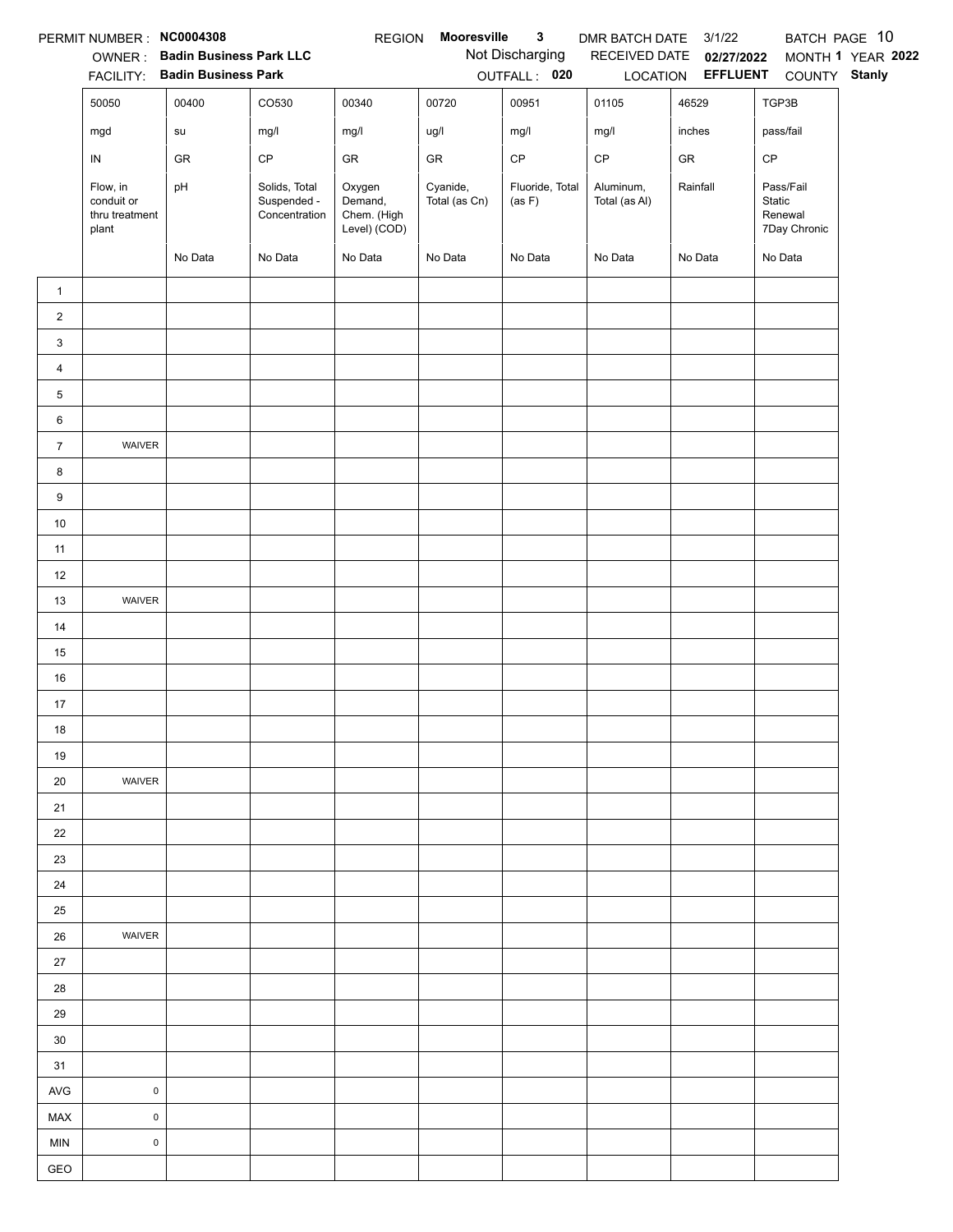|                | PERMIT NUMBER : NC0004308                         |                                        |                                               | <b>REGION</b>                                    | Mooresville               | $\mathbf{3}$              | DMR BATCH DATE 3/1/22      |                          | BATCH PAGE 11                                  |                   |
|----------------|---------------------------------------------------|----------------------------------------|-----------------------------------------------|--------------------------------------------------|---------------------------|---------------------------|----------------------------|--------------------------|------------------------------------------------|-------------------|
|                |                                                   | OWNER: Badin Business Park LLC         |                                               |                                                  |                           | Not Discharging           |                            | RECEIVED DATE 02/27/2022 |                                                | MONTH 1 YEAR 2022 |
|                | 50050                                             | FACILITY: Badin Business Park<br>00400 | CO530                                         | 00340                                            | 00720                     | OUTFALL: 022<br>00951     | 01105                      | 46529                    | LOCATION EFFLUENT COUNTY Stanly<br>TGP3B       |                   |
|                |                                                   |                                        |                                               |                                                  |                           |                           |                            |                          |                                                |                   |
|                | mgd                                               | ${\sf su}$                             | mg/l                                          | mg/l                                             | ug/l                      | mg/l                      | mg/l                       | inches                   | pass/fail                                      |                   |
|                | IN                                                | GR                                     | $\mathsf{CP}$                                 | ${\sf GR}$                                       | ${\sf GR}$                | $\mathsf{CP}$             | $\mathsf{CP}$              | ${\sf GR}$               | $\mathsf{CP}$                                  |                   |
|                | Flow, in<br>conduit or<br>thru treatment<br>plant | pH                                     | Solids, Total<br>Suspended -<br>Concentration | Oxygen<br>Demand,<br>Chem. (High<br>Level) (COD) | Cyanide,<br>Total (as Cn) | Fluoride, Total<br>(as F) | Aluminum,<br>Total (as Al) | Rainfall                 | Pass/Fail<br>Static<br>Renewal<br>7Day Chronic |                   |
|                |                                                   | No Data                                | No Data                                       | No Data                                          | No Data                   | No Data                   | No Data                    | No Data                  | No Data                                        |                   |
| $\mathbf{1}$   |                                                   |                                        |                                               |                                                  |                           |                           |                            |                          |                                                |                   |
| $\overline{2}$ |                                                   |                                        |                                               |                                                  |                           |                           |                            |                          |                                                |                   |
| 3              |                                                   |                                        |                                               |                                                  |                           |                           |                            |                          |                                                |                   |
| $\overline{4}$ |                                                   |                                        |                                               |                                                  |                           |                           |                            |                          |                                                |                   |
| 5              |                                                   |                                        |                                               |                                                  |                           |                           |                            |                          |                                                |                   |
| 6              |                                                   |                                        |                                               |                                                  |                           |                           |                            |                          |                                                |                   |
| $\overline{7}$ | WAIVER                                            |                                        |                                               |                                                  |                           |                           |                            |                          |                                                |                   |
| 8              |                                                   |                                        |                                               |                                                  |                           |                           |                            |                          |                                                |                   |
| 9              |                                                   |                                        |                                               |                                                  |                           |                           |                            |                          |                                                |                   |
| $10\,$         |                                                   |                                        |                                               |                                                  |                           |                           |                            |                          |                                                |                   |
| 11             |                                                   |                                        |                                               |                                                  |                           |                           |                            |                          |                                                |                   |
| 12             |                                                   |                                        |                                               |                                                  |                           |                           |                            |                          |                                                |                   |
| 13             | WAIVER                                            |                                        |                                               |                                                  |                           |                           |                            |                          |                                                |                   |
| 14             |                                                   |                                        |                                               |                                                  |                           |                           |                            |                          |                                                |                   |
| 15             |                                                   |                                        |                                               |                                                  |                           |                           |                            |                          |                                                |                   |
| 16             |                                                   |                                        |                                               |                                                  |                           |                           |                            |                          |                                                |                   |
| 17             |                                                   |                                        |                                               |                                                  |                           |                           |                            |                          |                                                |                   |
| 18             |                                                   |                                        |                                               |                                                  |                           |                           |                            |                          |                                                |                   |
| 19             |                                                   |                                        |                                               |                                                  |                           |                           |                            |                          |                                                |                   |
| 20             | WAIVER                                            |                                        |                                               |                                                  |                           |                           |                            |                          |                                                |                   |
| 21             |                                                   |                                        |                                               |                                                  |                           |                           |                            |                          |                                                |                   |
| 22             |                                                   |                                        |                                               |                                                  |                           |                           |                            |                          |                                                |                   |
| 23             |                                                   |                                        |                                               |                                                  |                           |                           |                            |                          |                                                |                   |
| 24             |                                                   |                                        |                                               |                                                  |                           |                           |                            |                          |                                                |                   |
| 25             |                                                   |                                        |                                               |                                                  |                           |                           |                            |                          |                                                |                   |
| 26             | WAIVER                                            |                                        |                                               |                                                  |                           |                           |                            |                          |                                                |                   |
| 27             |                                                   |                                        |                                               |                                                  |                           |                           |                            |                          |                                                |                   |
| 28             |                                                   |                                        |                                               |                                                  |                           |                           |                            |                          |                                                |                   |
| 29             |                                                   |                                        |                                               |                                                  |                           |                           |                            |                          |                                                |                   |
| 30             |                                                   |                                        |                                               |                                                  |                           |                           |                            |                          |                                                |                   |
| 31             |                                                   |                                        |                                               |                                                  |                           |                           |                            |                          |                                                |                   |
| AVG            | $\mathsf 0$                                       |                                        |                                               |                                                  |                           |                           |                            |                          |                                                |                   |
| MAX            | $\mathsf 0$                                       |                                        |                                               |                                                  |                           |                           |                            |                          |                                                |                   |
| <b>MIN</b>     | $\mathbf 0$                                       |                                        |                                               |                                                  |                           |                           |                            |                          |                                                |                   |
| GEO            |                                                   |                                        |                                               |                                                  |                           |                           |                            |                          |                                                |                   |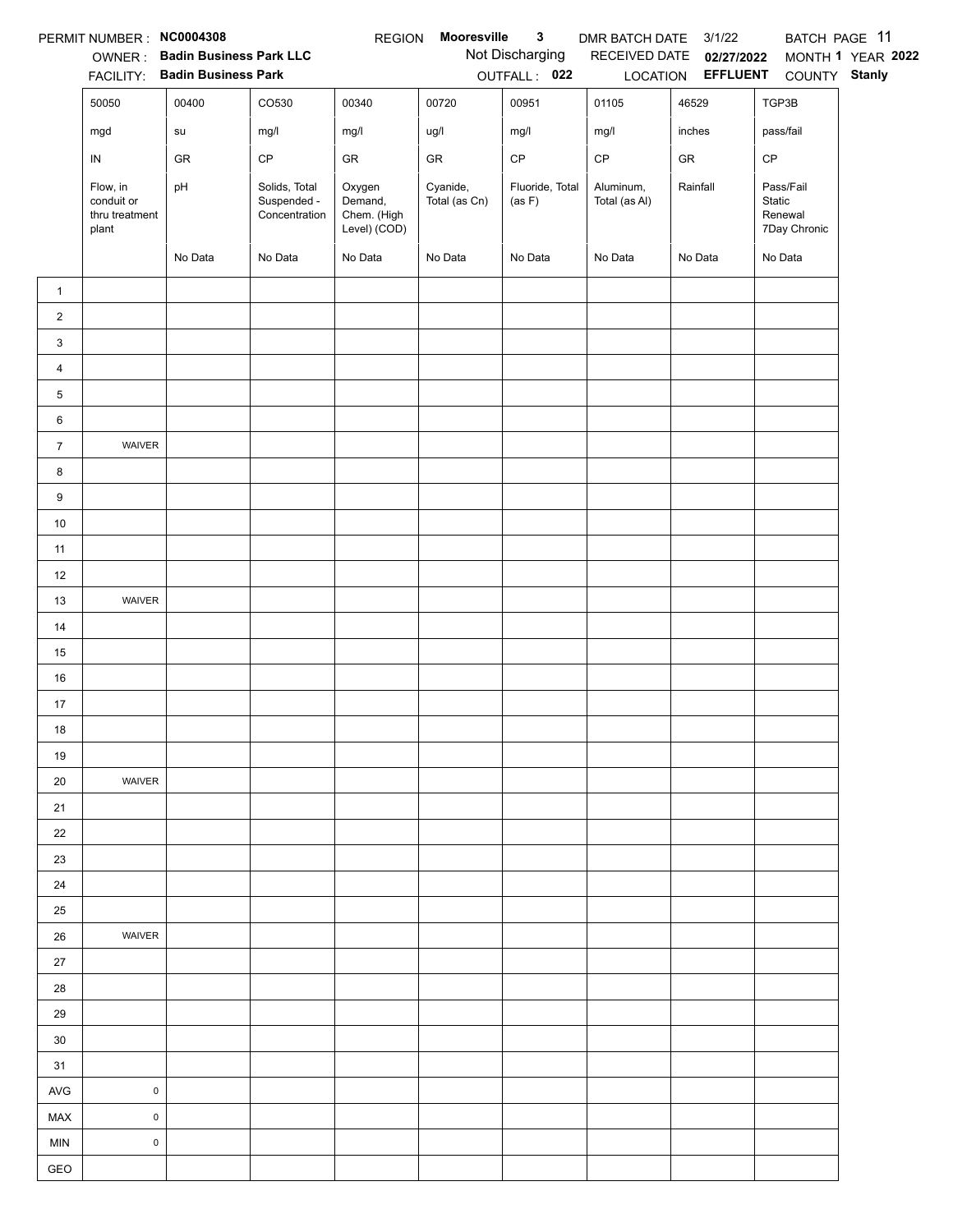|                  | PERMIT NUMBER : NC0004308             |                                |                           |                       | REGION Mooresville | $\mathbf{3}$ | DMR BATCH DATE 3/1/22    |                                 | BATCH PAGE 12     |  |
|------------------|---------------------------------------|--------------------------------|---------------------------|-----------------------|--------------------|--------------|--------------------------|---------------------------------|-------------------|--|
|                  |                                       | OWNER: Badin Business Park LLC |                           |                       |                    |              | RECEIVED DATE 02/27/2022 |                                 | MONTH 1 YEAR 2022 |  |
|                  |                                       | FACILITY: Badin Business Park  |                           |                       | OUTFALL: MZ1       |              |                          | LOCATION DOWNSTRE COUNTY Stanly |                   |  |
|                  | 00400                                 | 00720                          | 00951                     | 39180                 |                    |              |                          |                                 |                   |  |
|                  | $\operatorname{\mathsf{su}}\nolimits$ | ug/l                           | mg/l                      | ug/l                  |                    |              |                          |                                 |                   |  |
|                  | ${\sf GR}$                            | ${\sf GR}$                     | ${\sf GR}$                | ${\sf GR}$            |                    |              |                          |                                 |                   |  |
|                  | pH                                    | Cyanide,<br>Total (as Cn)      | Fluoride, Total<br>(as F) | Trichloroethyl<br>ene |                    |              |                          |                                 |                   |  |
|                  |                                       |                                |                           |                       |                    |              |                          |                                 |                   |  |
|                  |                                       |                                |                           |                       |                    |              |                          |                                 |                   |  |
|                  |                                       |                                |                           |                       |                    |              |                          |                                 |                   |  |
| $\mathbf{1}$     |                                       |                                |                           |                       |                    |              |                          |                                 |                   |  |
| $\overline{2}$   |                                       |                                |                           |                       |                    |              |                          |                                 |                   |  |
| $\mathbf{3}$     |                                       |                                |                           |                       |                    |              |                          |                                 |                   |  |
| $\overline{4}$   |                                       |                                |                           |                       |                    |              |                          |                                 |                   |  |
| $\,$ 5 $\,$      | $7.5\,$                               | $<\!6$                         | 0.14                      | $\leq$ 1              |                    |              |                          |                                 |                   |  |
| $\,6$            |                                       |                                |                           |                       |                    |              |                          |                                 |                   |  |
| $\overline{7}$   |                                       |                                |                           |                       |                    |              |                          |                                 |                   |  |
| 8                |                                       |                                |                           |                       |                    |              |                          |                                 |                   |  |
| $\boldsymbol{9}$ |                                       |                                |                           |                       |                    |              |                          |                                 |                   |  |
| 10               |                                       |                                |                           |                       |                    |              |                          |                                 |                   |  |
| 11<br>12         |                                       |                                |                           |                       |                    |              |                          |                                 |                   |  |
| 13               |                                       |                                |                           |                       |                    |              |                          |                                 |                   |  |
| 14               |                                       |                                |                           |                       |                    |              |                          |                                 |                   |  |
| 15               |                                       |                                |                           |                       |                    |              |                          |                                 |                   |  |
| 16               |                                       |                                |                           |                       |                    |              |                          |                                 |                   |  |
| $17$             |                                       |                                |                           |                       |                    |              |                          |                                 |                   |  |
| 18               |                                       |                                |                           |                       |                    |              |                          |                                 |                   |  |
| 19               |                                       |                                |                           |                       |                    |              |                          |                                 |                   |  |
| $20\,$           |                                       |                                |                           |                       |                    |              |                          |                                 |                   |  |
| 21               |                                       |                                |                           |                       |                    |              |                          |                                 |                   |  |
| $22\,$           |                                       |                                |                           |                       |                    |              |                          |                                 |                   |  |
| 23               |                                       |                                |                           |                       |                    |              |                          |                                 |                   |  |
| 24               |                                       |                                |                           |                       |                    |              |                          |                                 |                   |  |
| $25\,$           |                                       |                                |                           |                       |                    |              |                          |                                 |                   |  |
| 26               |                                       |                                |                           |                       |                    |              |                          |                                 |                   |  |
| 27               |                                       |                                |                           |                       |                    |              |                          |                                 |                   |  |
| 28               |                                       |                                |                           |                       |                    |              |                          |                                 |                   |  |
| 29               |                                       |                                |                           |                       |                    |              |                          |                                 |                   |  |
| $30\,$           |                                       |                                |                           |                       |                    |              |                          |                                 |                   |  |
| 31               |                                       |                                |                           |                       |                    |              |                          |                                 |                   |  |
| AVG              |                                       | $\pmb{0}$                      | 0.14                      | $\pmb{0}$             |                    |              |                          |                                 |                   |  |
| MAX              | $7.5\,$                               | $\pmb{0}$                      | 0.14                      | $\mathsf 0$           |                    |              |                          |                                 |                   |  |
| MIN              | $7.5\,$                               | $\mathbf 0$                    | 0.14                      | $\mathsf 0$           |                    |              |                          |                                 |                   |  |
| GEO              |                                       |                                |                           |                       |                    |              |                          |                                 |                   |  |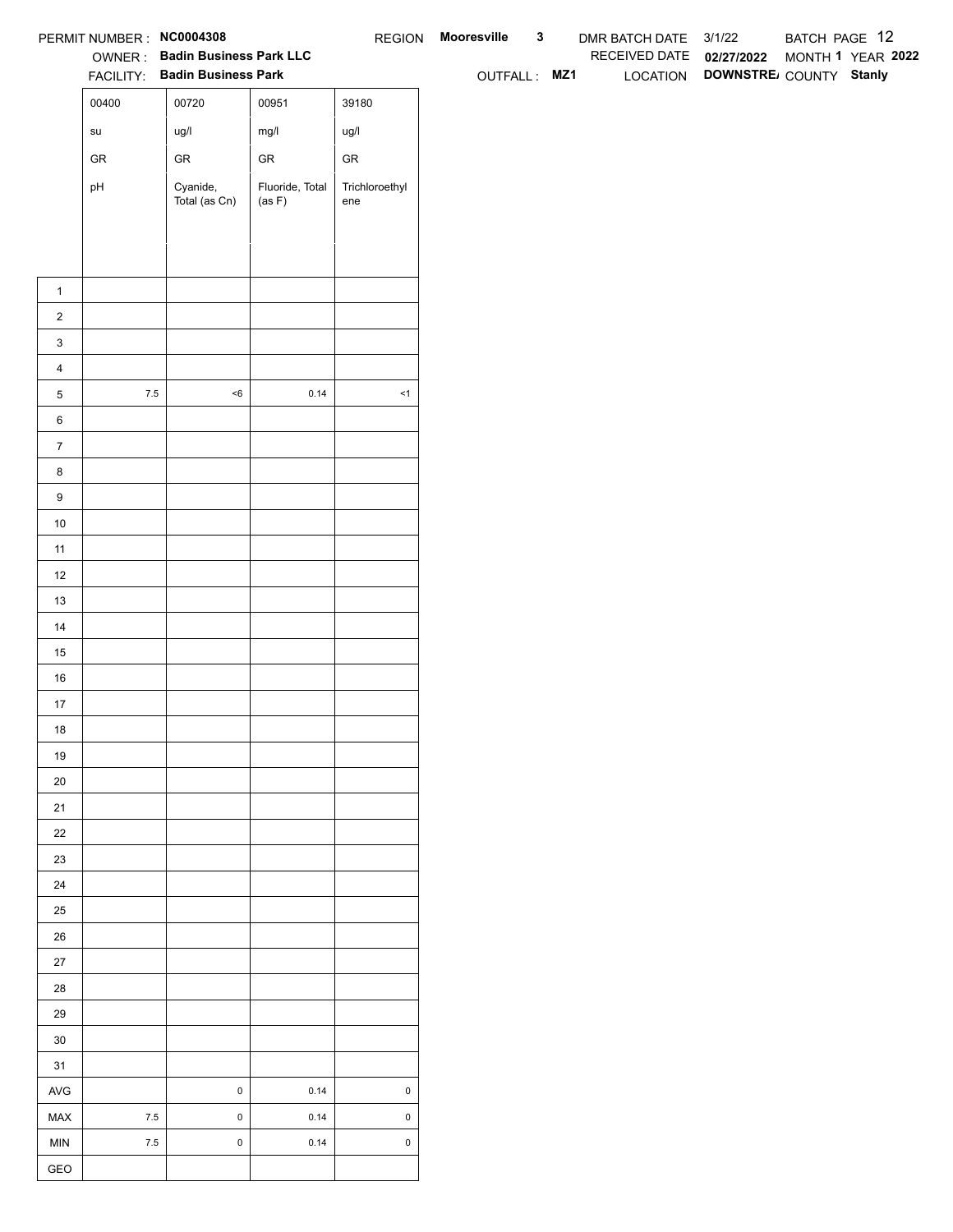|                  | PERMIT NUMBER : NC0004308             |                                                                 |                           |                       | REGION Mooresville | $\mathbf{3}$ | DMR BATCH DATE 3/1/22    |                                 | BATCH PAGE 13     |  |
|------------------|---------------------------------------|-----------------------------------------------------------------|---------------------------|-----------------------|--------------------|--------------|--------------------------|---------------------------------|-------------------|--|
|                  |                                       | OWNER: Badin Business Park LLC<br>FACILITY: Badin Business Park |                           |                       | OUTFALL: MZ2       |              | RECEIVED DATE 02/27/2022 | LOCATION DOWNSTRE COUNTY Stanly | MONTH 1 YEAR 2022 |  |
|                  | 00400                                 | 00720                                                           | 00951                     | 39180                 |                    |              |                          |                                 |                   |  |
|                  | $\operatorname{\mathsf{su}}\nolimits$ | ug/l                                                            | mg/l                      | ug/l                  |                    |              |                          |                                 |                   |  |
|                  | ${\sf GR}$                            | ${\sf GR}$                                                      | ${\sf GR}$                | ${\sf GR}$            |                    |              |                          |                                 |                   |  |
|                  |                                       |                                                                 |                           |                       |                    |              |                          |                                 |                   |  |
|                  | pH                                    | Cyanide,<br>Total (as Cn)                                       | Fluoride, Total<br>(as F) | Trichloroethyl<br>ene |                    |              |                          |                                 |                   |  |
|                  |                                       |                                                                 |                           |                       |                    |              |                          |                                 |                   |  |
|                  |                                       |                                                                 |                           |                       |                    |              |                          |                                 |                   |  |
| $\mathbf{1}$     |                                       |                                                                 |                           |                       |                    |              |                          |                                 |                   |  |
| $\overline{2}$   |                                       |                                                                 |                           |                       |                    |              |                          |                                 |                   |  |
| $\mathbf{3}$     |                                       |                                                                 |                           |                       |                    |              |                          |                                 |                   |  |
| $\overline{4}$   |                                       |                                                                 |                           |                       |                    |              |                          |                                 |                   |  |
| $\,$ 5 $\,$      | $7.5\,$                               | $<\!6$                                                          | 0.11                      | $\leq$ 1              |                    |              |                          |                                 |                   |  |
| $\,6$            |                                       |                                                                 |                           |                       |                    |              |                          |                                 |                   |  |
| $\overline{7}$   |                                       |                                                                 |                           |                       |                    |              |                          |                                 |                   |  |
| 8                |                                       |                                                                 |                           |                       |                    |              |                          |                                 |                   |  |
| $\boldsymbol{9}$ |                                       |                                                                 |                           |                       |                    |              |                          |                                 |                   |  |
| 10               |                                       |                                                                 |                           |                       |                    |              |                          |                                 |                   |  |
| 11               |                                       |                                                                 |                           |                       |                    |              |                          |                                 |                   |  |
| 12               |                                       |                                                                 |                           |                       |                    |              |                          |                                 |                   |  |
| 13               |                                       |                                                                 |                           |                       |                    |              |                          |                                 |                   |  |
| 14               |                                       |                                                                 |                           |                       |                    |              |                          |                                 |                   |  |
| 15               |                                       |                                                                 |                           |                       |                    |              |                          |                                 |                   |  |
| 16               |                                       |                                                                 |                           |                       |                    |              |                          |                                 |                   |  |
| $17$             |                                       |                                                                 |                           |                       |                    |              |                          |                                 |                   |  |
| 18               |                                       |                                                                 |                           |                       |                    |              |                          |                                 |                   |  |
| 19               |                                       |                                                                 |                           |                       |                    |              |                          |                                 |                   |  |
| $20\,$           |                                       |                                                                 |                           |                       |                    |              |                          |                                 |                   |  |
| 21               |                                       |                                                                 |                           |                       |                    |              |                          |                                 |                   |  |
| $22\,$           |                                       |                                                                 |                           |                       |                    |              |                          |                                 |                   |  |
| 23               |                                       |                                                                 |                           |                       |                    |              |                          |                                 |                   |  |
| 24               |                                       |                                                                 |                           |                       |                    |              |                          |                                 |                   |  |
| $25\,$           |                                       |                                                                 |                           |                       |                    |              |                          |                                 |                   |  |
| 26               |                                       |                                                                 |                           |                       |                    |              |                          |                                 |                   |  |
| 27               |                                       |                                                                 |                           |                       |                    |              |                          |                                 |                   |  |
| 28<br>29         |                                       |                                                                 |                           |                       |                    |              |                          |                                 |                   |  |
| $30\,$           |                                       |                                                                 |                           |                       |                    |              |                          |                                 |                   |  |
| 31               |                                       |                                                                 |                           |                       |                    |              |                          |                                 |                   |  |
| AVG              |                                       | $\pmb{0}$                                                       | 0.11                      | $\pmb{0}$             |                    |              |                          |                                 |                   |  |
| MAX              | $7.5\,$                               | $\pmb{0}$                                                       | 0.11                      | $\mathsf 0$           |                    |              |                          |                                 |                   |  |
| MIN              | $7.5\,$                               | $\mathbf 0$                                                     | 0.11                      | $\mathsf 0$           |                    |              |                          |                                 |                   |  |
| GEO              |                                       |                                                                 |                           |                       |                    |              |                          |                                 |                   |  |